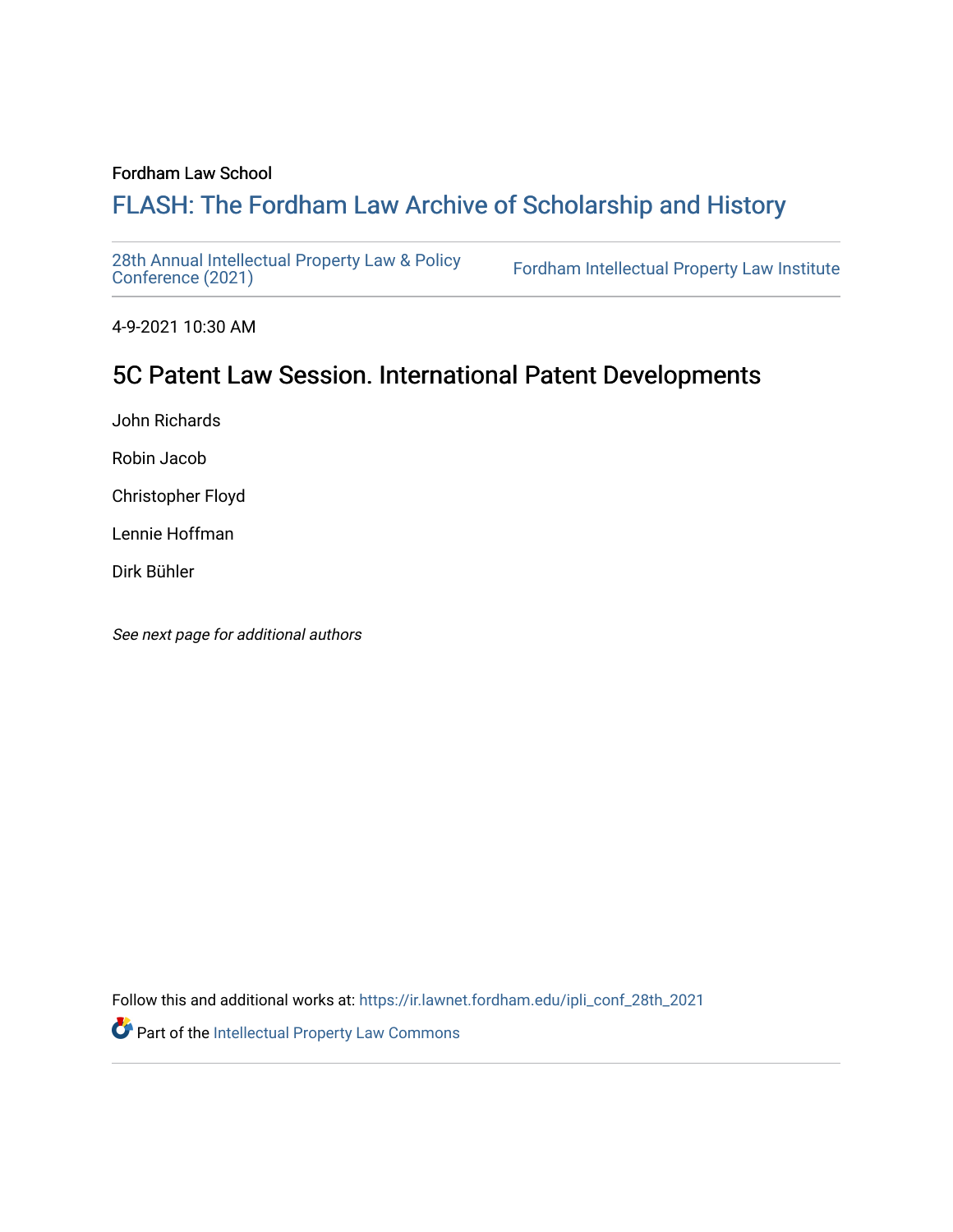## Authors

John Richards, Robin Jacob, Christopher Floyd, Lennie Hoffman, Dirk Bühler, Heinz Goddar, Gustavo de Freitas Morais, and Shlomo Cohen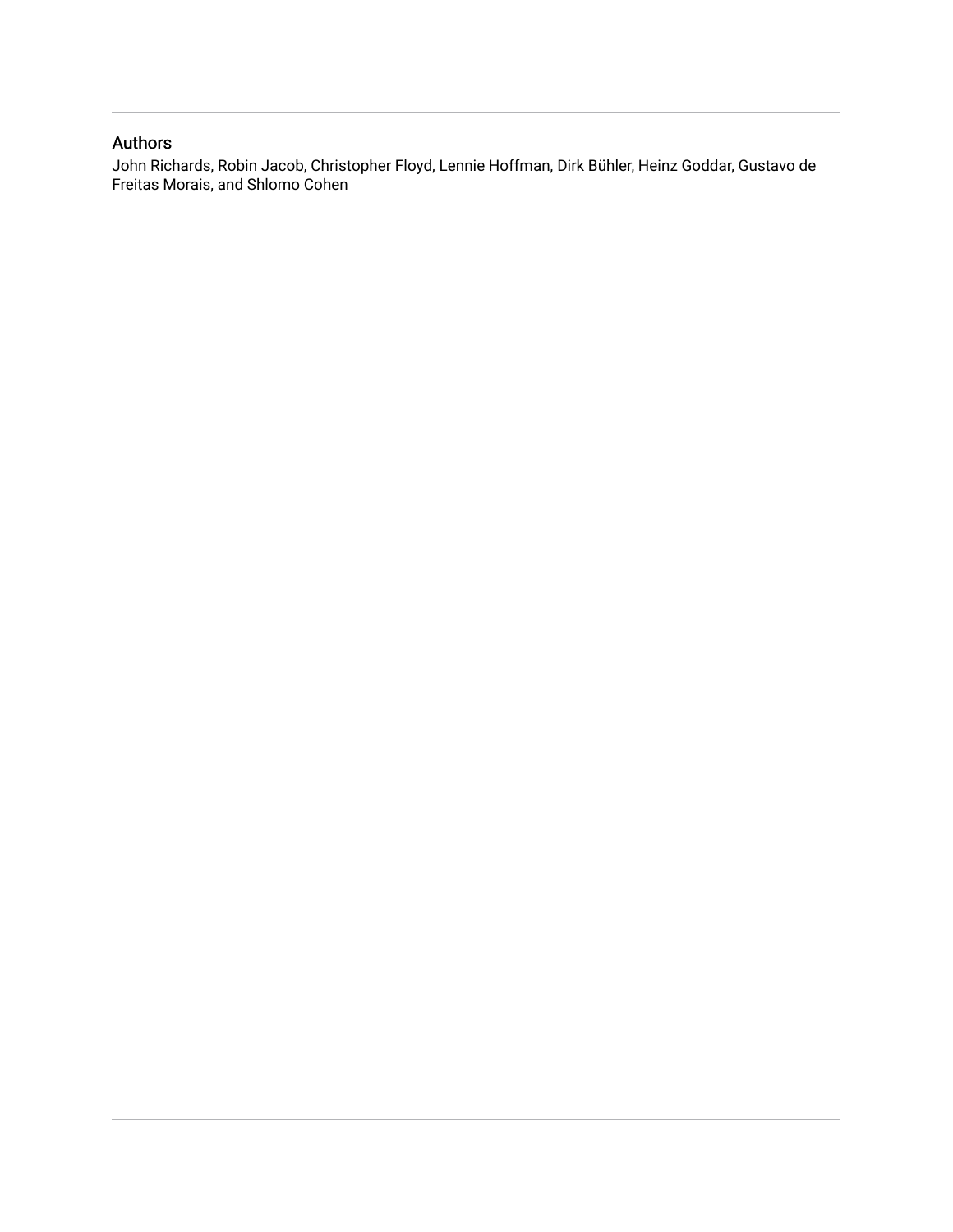## **Emily C. & John E. Hansen Intellectual Property Institute**

## **TWENTY-EIGHTH ANNUAL CONFERENCE INTERNATIONAL INTELLECTUAL PROPERTY LAW & POLICY**

*Friday, April 9, 2021 – 10:30 a.m.*

## **SESSION 5: Patent Law 5C.** *International Patent Developments*

*Moderator:* **John Richards** *Ladas & Parry LLP, New York*

*Speakers***:**

### **Robin Jacob**

*Lord Justice of Appeal of the Court of Appeal, London (retired); Faculty of Laws, University College London, London New Uses for Old Medicines: How to Incentivise Research*

#### **Christopher Floyd**

*Lord Justice of Appeal of the Court of Appeal, London (retired) Regeneron: Adequate Protection for Ground-Breaking Inventions?*

#### **Lennie Hoffmann**

*Second Senior Lord of Appeal in Ordinary (retired); Queen Mary University of London, London Of Mice and Law Lords: The Regeneron Patent*

## **Dirk Bühler**

*Maiwald, Munich SPCs – Recent Case Law of the European Court of Justice Foreshadows Challenging Times for Innovators*

## **Heinz Goddar**

*Boehmert & Boehmert, Munich Second Medical Use Patents and Compulsory Cross-Licenses*

#### **Gustavo de Freitas Morais**

*Dannemann Siemsen Bigler & Ipanema Moreira, São Paulo Enforcing Patents in Brazil*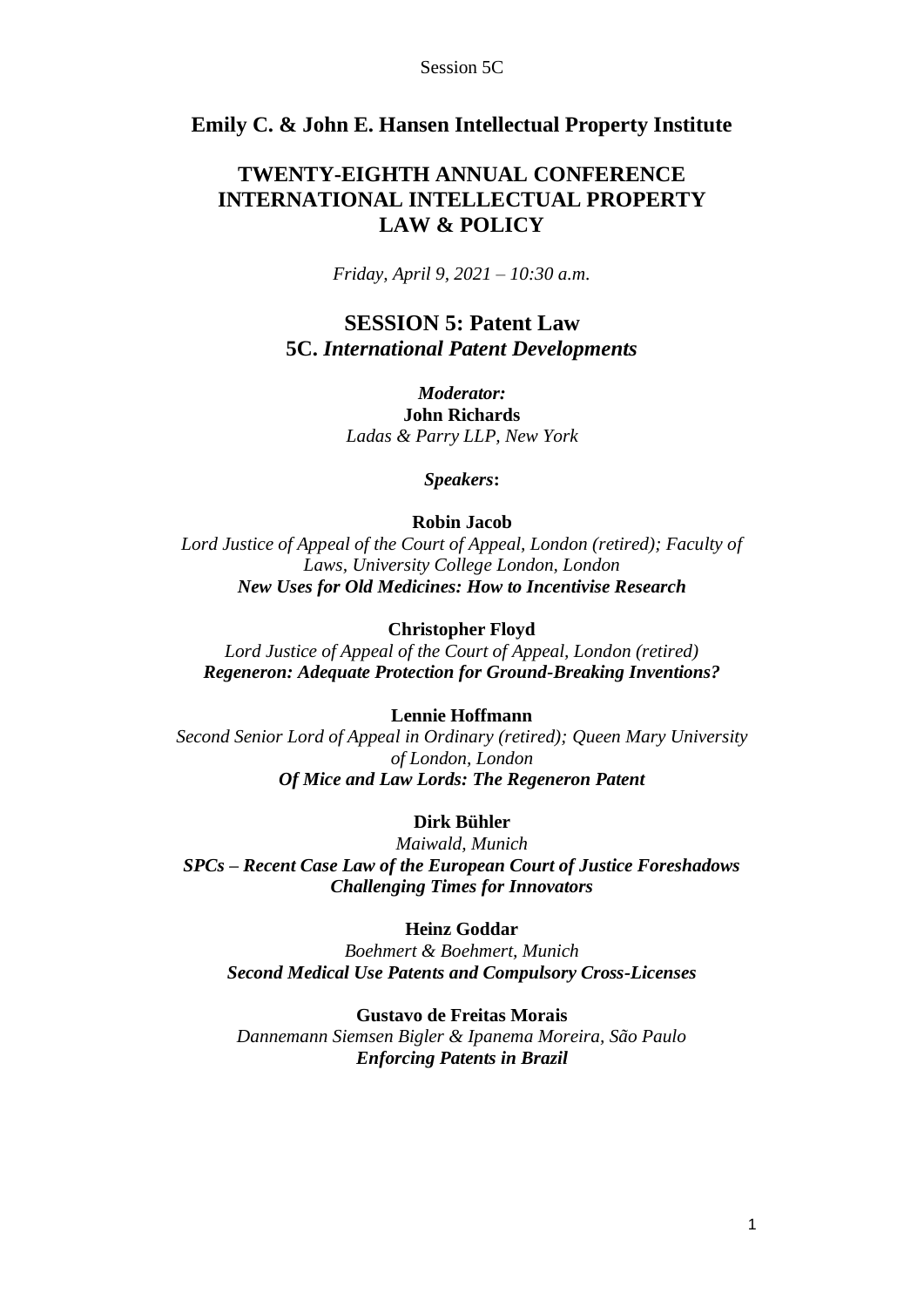#### *Panelist***:**

**Shlomo Cohen** *Dr. Shlomo Cohen & Co., Bnei Brak, Israel*

\* \* \*

JOHN RICHARDS: This session will focus on international patent development. It's going to have a significant pharma aspect to it. We have a number of very eminent persons from England speaking, also contributions from Germany and Brazil. It's going to be an interesting session, I think. First of all, we have Sir Robin Jacob, retired Lord Justice of Appeal in England who is going to tell us about the problems of getting patents on new uses of old drugs. Robin?

ROBIN JACOB: Okay. Right. I want to talk about a problem which I think is a very serious problem about the limits of the patent system. To a doctor, a new found use for an old substance, particularly an old medicine, is for all practical purposes, a new medicine. If he can treat something which he couldn't treat before or treat it better, he's got an import new medicine. Patent law regards that which has gone before as old and unpatentable and, in its basic form which used to be the law in England, that was the end of it. You've got no right in a thing itself just because you found a new use for

The European Patent Office has created a fudge for that in the European system–that you can patent the old thing for a new medical use by saying it's for something new. You pretend that which is old has suddenly become new.

It's not a satisfactory fudge. First of all, there is the problem of a defendant who is selling it only for the old purpose. Doctors and others may still, nonetheless, use it for the new purpose because they know it can be used for the new purpose. In some countries where you have to pay for it yourself, they may say, "Well, the patient can't afford the patented price so I will prescribe it all the same and they will be able to buy the generic version." In Europe, you can't patent a method of medical treatment itself with the old medicine–that's not allowed. That's considered a very bad thing indeed, although, I've never understood why. In America, you can, but the problem remains the same.

What you want is two different prices, one for the new use and one for the old use. Patent law doesn't do it very well at all. We had cases in Europe, the pregabalin case, $<sup>1</sup>$  where the Supreme Court in effect aligned itself pretty</sup> closely to Germany which said, "Well, unless the defendant is selling it for the new use, it isn't for the new use." Which is obvious nonsense, if, in fact, it is going to be used for the new use. There are cases where the only use will be the new use. It looks to me, and I'll be very grateful for people's views on this, there are limits to what the patent system can do here.

That has profound implications, notwithstanding the brigade that says, "Oh, patents for medicines are a bad thing, it's been keeping prices up," and so on and so forth. This is a living example of the fact that if you can't get a patent for things, people don't do nearly as much research as they could do and would

<sup>&</sup>lt;sup>1</sup> Warner-Lambert Company LLC v. Generics (UK) Ltd t/a Mylan and another [2018] UKSC 56 (Eng.).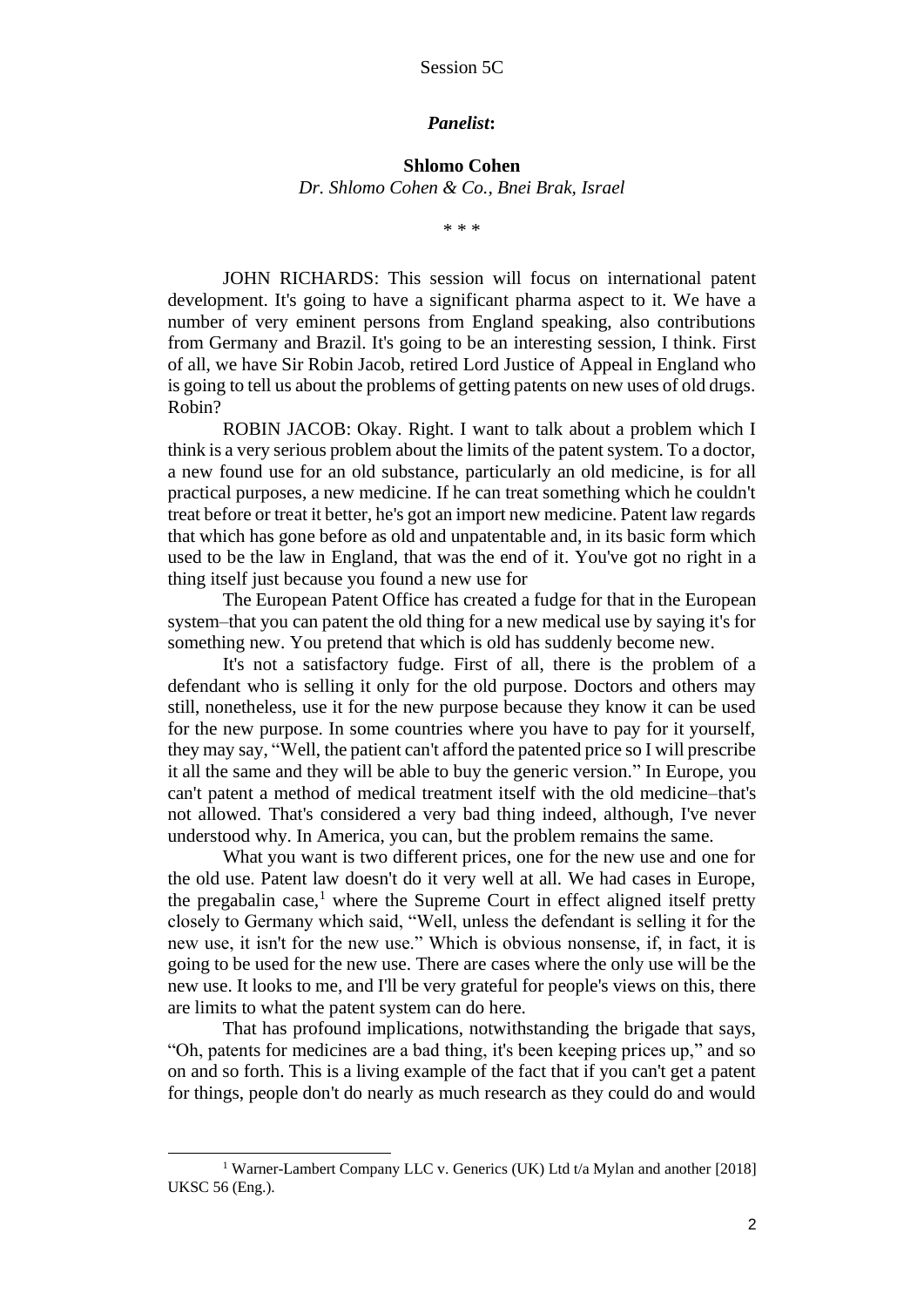do–not least because the amount of research you need to establish a new use for an old medicine, and all the regulatory requirements, is a very different order.

You no longer go into safety and side effects. You know about all those because the old use established all those. You only have to establish it works. It's cheaper, it's faster, and there are a whole lot of practical new uses for old medicines out there not being researched because patentees can't get proper protection. Is there another solution?

Can regulatory systems somehow deal with it? Well, up to a point possibly. Regulatory systems aren't there to provide monopolies. Monopolies may be an incidental effect however. Thus, if only one company has regulatory approval for sale of a known medicine for a new use there could be some monopoly effect.

But what's to be done properly? Well, the best I've been able to devise is that the payers should be required to find out how much is used for the new and how much is used for the old. When I say the payers, in my country it would be the National Health Service. In many other countries, it would be insurance companies. They should be paying different prices according to whether it was for the new use or the old use. One way of finding out what medicines were actually used for, would be from prescriptions.

Now, certainly, that raises a whole bunch of problems. It's actually very desirable that prescriptions do say what that medicine is being prescribed for. They do it in one or two countries. Denmark, I think. Because then you can get all sorts of interesting data as a result of finding out what happened to the patients on a collective basis.

Then you will find people saying, "Oh, it's a great infringement to people's liberties to know what a patient is getting the medicine for." Of course, the pharmacist will know in most cases all those of medicines have only one use. I believe the objection to be overstated but what I'm really putting forward to you here is that our beloved patent system designed to promote innovation has its limitations. We've got to find ways of promoting industrial research to get around the limitations of patent law itself. It's most important in the field of new uses for old medicines. I stop here, within time.

JOHN RICHARDS: Thank you, Robin. Does anybody on the panel want to pick up Robin's challenge? Of course, in this country, we're still waiting for the Federal Circuit to come down as to whether the sale of a drug within the scope of a skinny label can be an infringement of a patent, which relates to the stuff which is outside that skinny label. <sup>2</sup> We'll see what the Federal Circuit does with that very shortly. Any comments from anybody else? No?

ROBIN JACOB: Seems none.

JOHN RICHARDS: You've stunned everybody Robin, as usual. Thank you. Our next speaker is Christopher Floyd who together with Lord Hoffmann, who's going to follow him, will address the *Regeneron<sup>3</sup>* decision of the UK Supreme Court, which certainly stunned me when it came down. Maybe, I'll get better clarification as to what it was all about and why we needed it or did not need it. Thank you, Christopher.

CHRISTOPHER FLOYD: Thank you, John. In June 2020, the Supreme Court in the UK handed down the *Regeneron* v *Kymab* decision. It was, by that stage, common ground that Regeneron had made a groundbreaking invention,

<sup>2</sup> GlaxoSmithKline LLC v. Teva Pharms. USA, Inc., 976 F.3d 1347 (Fed. Cir. 2020).

<sup>3</sup> Regeneron Pharmaceuticals Inc v. Kymab Ltd [2020] UKSC 27 (Eng.).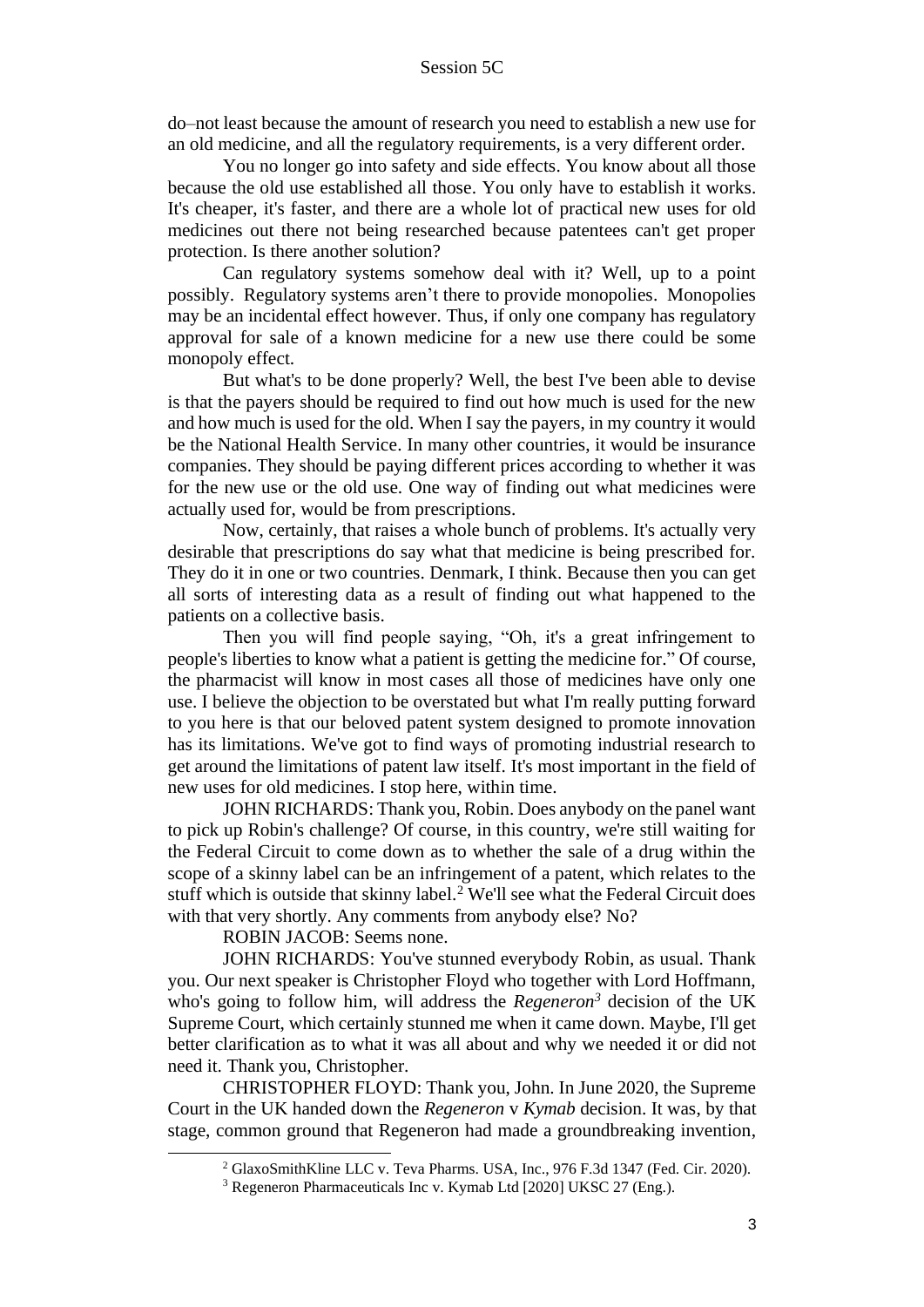which solved a significant problem in the production of therapeutic antibodies for human pharmaceutical use.

Just a bit of background, it was well-known that therapeutic antibodies could be produced from mice by insertion of genes into the murine genetic code. The insertion of those genes, however, led to a reduced immunological response which they called, in the art, immunological sickness of the mice. Regeneron's solution was to insert a hybrid gene structure consisting of murine constant regions and human variable regions. This is called the reverse chimeric locus and the claim for present purposes can be taken as the claim for the mice with a reverse chimeric locus. Amongst a whole host of attacks launched by *Kymab*, there was only one which succeeded, and it arose from the fact that, at the relevant date, gene insertion could be achieved only with a small part, and by no means the whole of the human variable region.

The Supreme Court held, by a majority of 4 to 1, reversing the Court of Appeal, that the patent was invalid for insufficiency because the invention could not be performed across the entire range of potential inserts, which fell within the scope of the claim. I need to declare an interest because I was a party to the decision of the Court of Appeal in that case.

The Supreme Court founded its decision on seven propositions which I'll take fairly rapidly.

First, the requirement for sufficiency exists to ensure that the patentee's monopoly corresponds to his contribution to the art. Two, in the case of a claim to a product, the contribution to the art is the product rather than, they say, the invention. Thirdly, the disclosure required of the patentee must be sufficient to enable the skilled person to make substantially all the types or embodiments of products within the scope of the claim. Fourthly, the above principles are subject only to *de minimis* exceptions. Fifthly, the patentee doesn't have to demonstrate that everything within the scope of the claim has been tried and tested. He can rely on a principle of general application to make a prediction, but he takes the risk that, when challenged, an opponent will be able to show that some embodiments cannot in fact be made. Sixthly, a claim will not be defeated on this principle by dividing the claim into a range denominated by some wholly irrelevant feature. The requirement to show sufficiency of a range only applies to a relevant range, not an irrelevant one. I shall come back to that in a moment. Seventhly, enablement is not shown by a demonstration that all the claimed products will show the claimed benefit if they can be made. The Supreme Court held, applying these principles, that the size of the insert was a relevant range, claiming everything from a minimal insert all the way up to the whole of the human variable region. Therefore, the patent was invalid. In other words, well done, Regeneron. A pat on the head, but not good enough—you haven't invented enough.

It's fair to say, coming from where I do come, that I don't agree with that reasoning. It's true that in the case of some objections to the validity of a patent, it's a correct proposition to say that everything that falls within the scope of protection of the claim has to fulfil that particular requirement. It's often said that anything which is an infringement must be novel and non-obvious. There's no *de minimis* or indeed any other exception to that rule. If the claims are wide enough to encompass just one thing which was old or obvious, it is invalid.

But you simply can't apply that approach to the objection of insufficiency. The requirement that you must enable everything which falls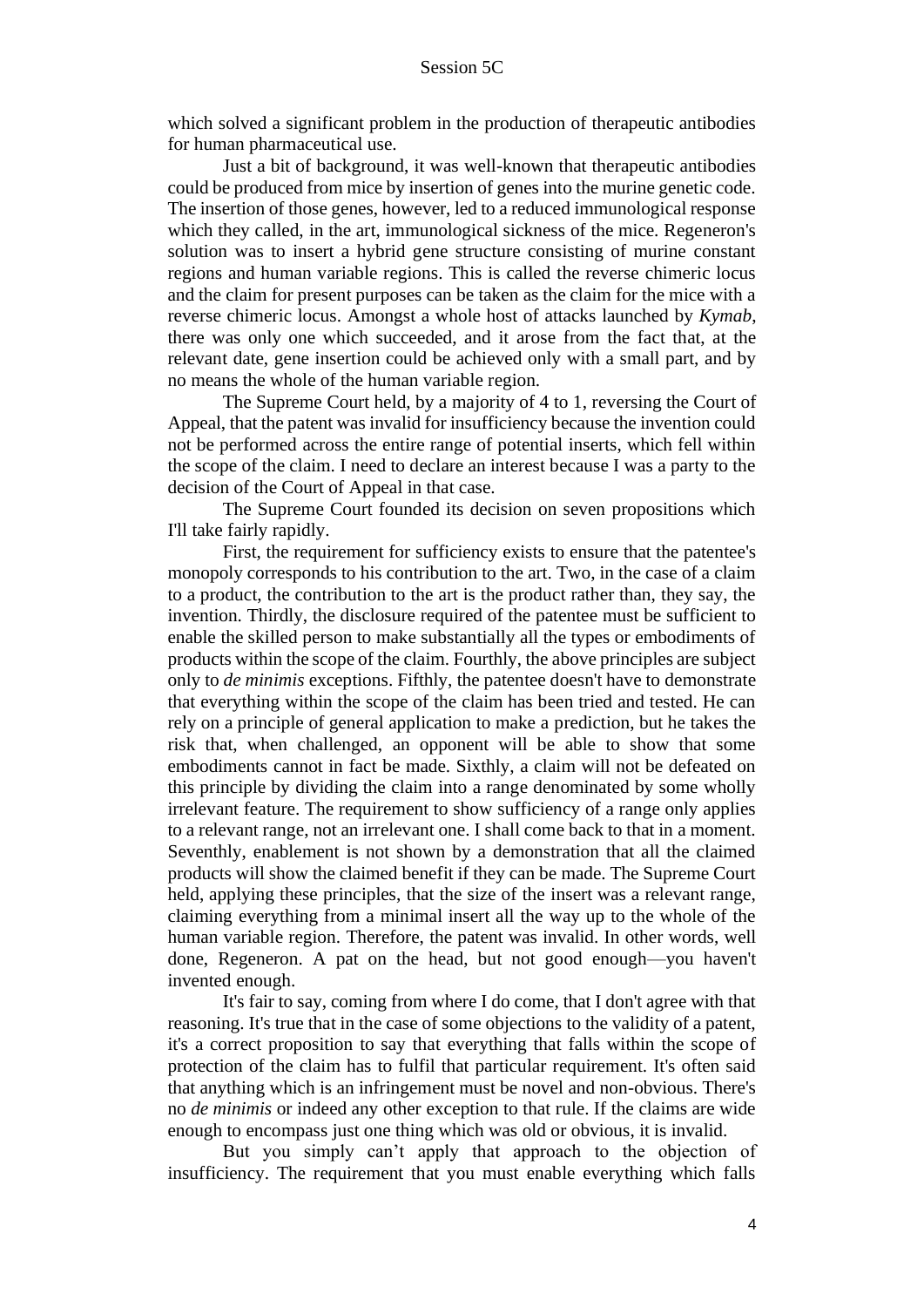within the scope of the claim isn't just subject to *de minimis* exception. It's extremely well established that the claimant can cover improvements which are inventive, and that fact alone does not render the patent insufficient. Sometimes, the defendant will say, "Well, I've got a very clever infringement and you don't teach how to do that." But that doesn't give rise to the objection of insufficiency. There's a very large exception to the principle that an invention must be enabled all the way across the scope of the claim.

Now, the problem is in defining how big is that exception. The Supreme Court correctly identified that some types of non-enabled embodiments were relevant and some irrelevant. As the Court said, no one would say that the claim should fail because the claim includes mice with very short tails but fails to disclose how to make such mice.<sup>4</sup> Of course, that's an advocate's extreme example designed to elicit the response: "Of course not." Where is the line to be drawn in a case like this? The very notion of relevant and irrelevant features begs the question. Relevant to what?

The Court thought that the length of the insert was relevant because longer was better. They pointed to the fact it took many years after the invention for the reverse chimeric locus to be deployed in a situation where the whole of the human variable section was inserted. Lord Briggs describes the inability to do this at a priority date as "the inventive shortfall" 5 and "a shortcoming in the invention." 6

But why should any of that be treated as relevant when the novel and inventive idea of the reverse chimeric locus could be made at the priority date, albeit with a short insert? The ability to deploy the invention in more challenging circumstances was not a shortfall or shortcoming of the invention. The length of the insert was not a component of the invention at all. To my mind, the correct approach is to ask whether the feature, which is said to make the claim insufficient, is relevant to the patentee's contribution to the art or the inventive concept. Anything else is truly as irrelevant just as is the length of the mouse's tail.

One can make this final point that despite their adoption, as their first principle, that the requirement of sufficiency is to ensure that the patentee gets the protection which corresponds to his contribution to the art. The Court's decision results in a scope of monopoly narrower than the contribution to the art. All an infringer has to do, in order to make use of the Regeneron invention, is make a slightly longer insert. Despite the fact that he's making use of the inventive idea, he can do so for free.

JOHN RICHARDS: We're back to the contribution made by the patent owner and Lord Hoffmann in *Biogen v. Medeva<sup>7</sup>* from I'm not sure how long ago. There's a question which arises, where if you have a very broad claim deemed to be enabled and further invention is required to get that invention operable in some parts of that broad coverage, whether the original owner or the original inventor should be entitled to stop the subsequent improvement or just have to pay for it in some way? Which brings us back to our question on injunctions earlier on but anyway, Lord Hoffman.

<sup>4</sup> *Id.* at [21].

<sup>5</sup> *Id.* at [46].

<sup>6</sup> *Id.*

<sup>7</sup> Biogen Inc v. Medeva Plc [1997] RPC 1 (Eng.).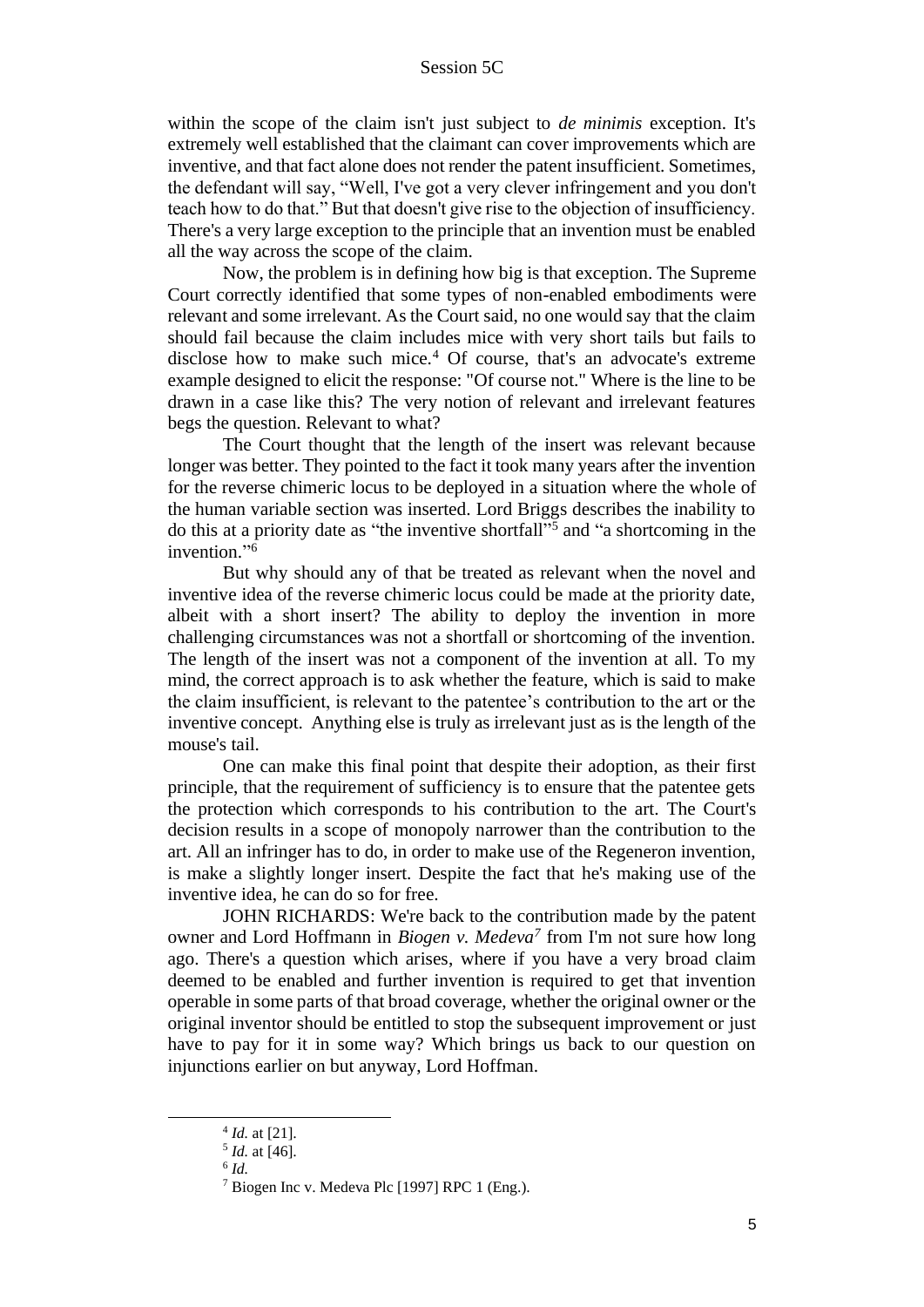LENNIE HOFFMANN: Thank you, Christopher, for telling me what the case was about because I'm also going to talk about the same case. My message is that the Supreme Court got the answer entirely wrong. But we don't have to worry about that because they didn't get the law wrong. What they did was misconstrue the claims. Now, it appears that the mouse DNA, which codes for the relevant antibodies that they were trying to make, consists of two chains called constant regions and variable regions. Before the priority date, people have been trying to swap as much as they could of human DNA in substitution for the various chains in the mouse DNA.

What the inventor discovered was that if you left the mouse with its constant regions untouched, then you could change as much as you like of the variable regions, and the mouse wouldn't suffer any immunological damage as a result. Previous to that, mice were, as a result of these changes, becoming what was called immunologically sick and they didn't work very well. The invention, therefore, was to say, leave the mouse with the constant chains. If you can do that, you can change as much as you like of the variable ones.

Now, the claim, therefore, was, and I'll read it, "A transgenic mouse that produces hybrid antibodies containing human variable regions and mouse constant regions," and then these are the critical words, "wherein said mouse comprises an *in situ* replacement of mouse [variable] regions with human [variable] regions."<sup>8</sup> The mouse had to produce hybrid human and mouse antibodies but with only the variable regions having been replaced in the mouse.

Now, how much of the variable regions did the invention contemplate would be replaced? There appeared on the face of this to be agreement between the Court of Appeal and the Supreme Court. They both said it meant "all or any" <sup>9</sup> of the variable regions. The evidence was that if the object of the exercise was to ensure that the mouse wasn't immunologically sick, it didn't matter how much of the variable regions you replaced.

However, in those words, "all or any," was concealed an ambiguity. Did it mean that for the purposes of working in the invention, all or some unspecified part of the variable regions had to be replaced—didn't matter how much—or did it mean that the patent enabled you to replace all or any of the variable regions, if that enabled you to replace the whole lot? Until the Supreme Court decision, I think everybody thought it meant the former. It was a patent for a product, the immunologically healthy mouse, which contained an indeterminate quantity of human DNA. It wasn't the patent for a mouse with any particular quantity of human DNA.

Even in the Supreme Court, Lord Briggs said, "True it is that the particular ground-breaking contribution…is the delivery of a means of preventing…murine immunological sickness, to which the range of embedded human variable segments is irrelevant."<sup>10</sup> Nevertheless, he treated the invention as claiming not only that you should leave the mouse with its constant regions, but also you're being able to replace the entire range of its variable ones up to and including all of them.

Now, the specification said nothing about techniques for replacing segments of DNA. A common general knowledge of the priority date enabled a

<sup>8</sup> Regeneron Pharmaceuticals Inc v. Kymab Ltd [2020] UKSC 27 [14].

<sup>&</sup>lt;sup>9</sup> *Id.* at [27]; Regeneron Pharmaceuticals Inc v. Kymab Ltd [2018] EWCA Civ 671 [259].

<sup>10</sup>*Regeneron*, [2020] UKSC 27 [22].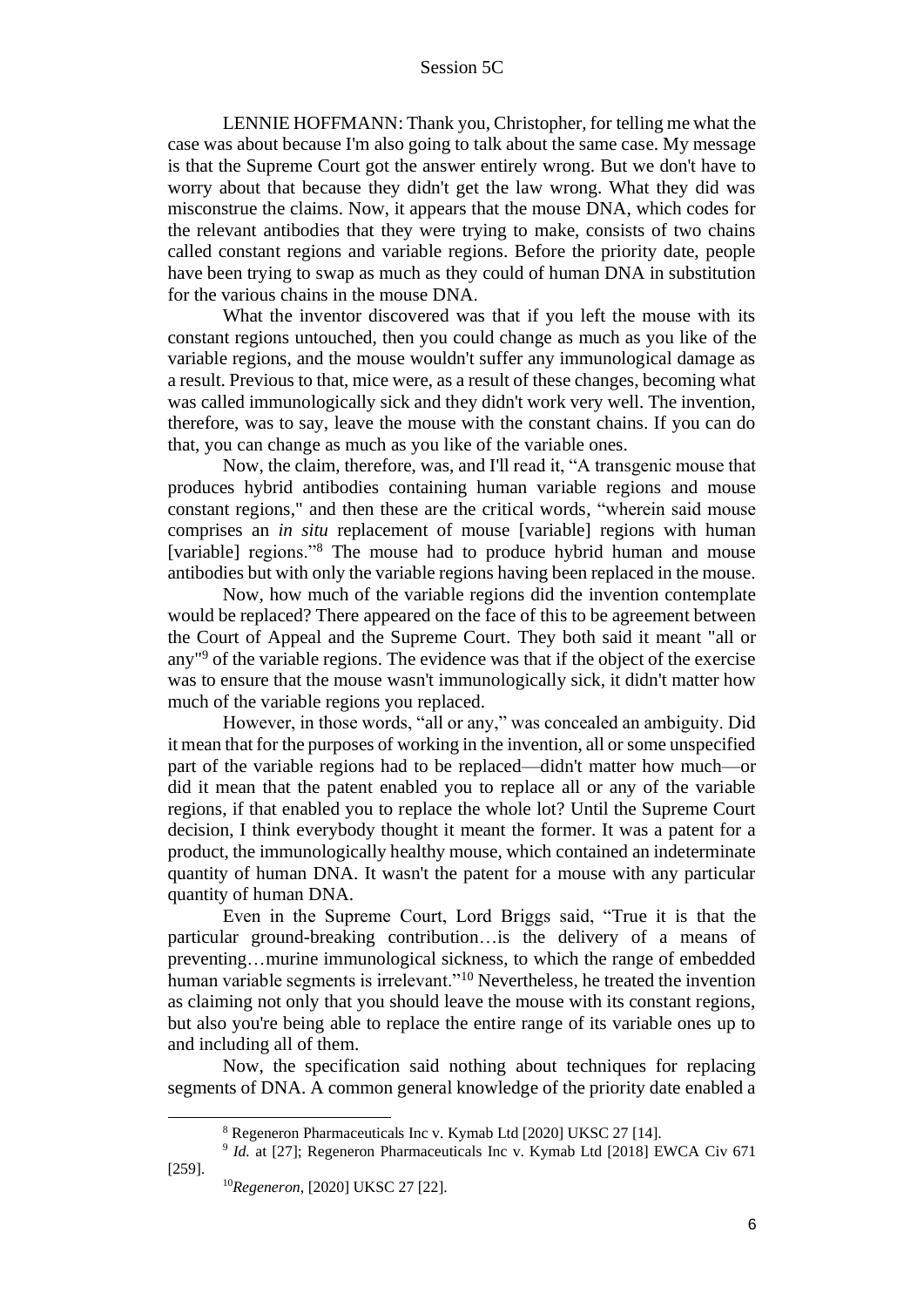few of the variable segments to be replaced. Lord Briggs treated the claim as covering any method of replacing all or any of the variable segments. The authorities on which he relied were those like *Exxon Mobil<sup>11</sup>* and *Biogen<sup>12</sup>* in which a patentee claims every method of making your product and discloses only one method of doing so. For that purpose, as construed by Lord Briggs, the specification was clearly insufficient.

Now, why did the Supreme Court adopt that construction? I think the clue lies in what Lord Briggs said immediately after having conceded that it didn't really matter how much of the variable regions one replaced. He went on to say, "Murine immunological health is not an end in itself. It is a means to a different end."<sup>13</sup> In other words, may it be all very well for the mice, but what's it to us? A mouse with only a few variable segments replaced is not much use for replacing antibodies suitable for humans.

Presumably, Lord Briggs thought, in order to make the patent useful for human beings, it should be construed as claiming to produce mice with all of the variable regions replaced. He called this the range of products, all of which the specification had to enable. I think here the Supreme Court fell into a trap which is not unknown to supreme courts which consist of judges who have not been appointed because of their knowledge of patent law. That trap is to import into one patent concept another where it doesn't belong. Now, it's notorious that the Supreme Court in the United States has caused considerable confusion by introducing requirements and novelty into the Section 101 concept of patentability.<sup>14</sup>

In *Regeneron*, Lord Briggs' construction of the claim and his consequent finding of insufficiency was influenced by the thought that, at the priority date, it was of little or no practical use. But that's a question which is dealt with separately in patent law. Article 57 of the European Patent Convention says, "An invention shall be considered as susceptible of industrial application if it can be made or used in any kind of industry."<sup>15</sup> In *Regeneron*, no one at any stage suggested that it wasn't. The patent which the specification must enable is what that claim identifies as the invention. Here, the invention was a transgenic mouse, not antibodies for use in humans. Whether such a mouse was capable of industrial application was a matter for Article 57 not the law of sufficiency.

Where does that leave us? The Supreme Court gave leave to appeal because the case was thought to raise a question of law. But they misconstrued the claims, something they might have done better to leave to a Court of Appeal which had two experienced patent judges. The law remains that the specification, together with common general knowledge, must enable the invention to be performed because of the full breadth of the claim. The full breadth of claim means the extent of the monopoly which the person skilled in the art would think the language it intended to cover. The Supreme Court held that the patent was insufficient only because they construed the claim very differently from the way the skilled person would have done. This conclusion requires quite a close analysis. I think this case is going to be one of those

<sup>11</sup> Exxon/Fuel Oils (T 409/91) EP:BA:1993:T040991.19930318.

<sup>&</sup>lt;sup>12</sup> Biogen Inc v. Medeva Plc [1995] RPC 25 and [1997] RPC 1.

<sup>13</sup> *Regeneron*, [2020] UKSC 27 [22].

<sup>14</sup> 35 U.S.C. § 101.

<sup>&</sup>lt;sup>15</sup> Convention on the Grant of European Patents, October 5, 1973, 1065 U.N.T.S. 199.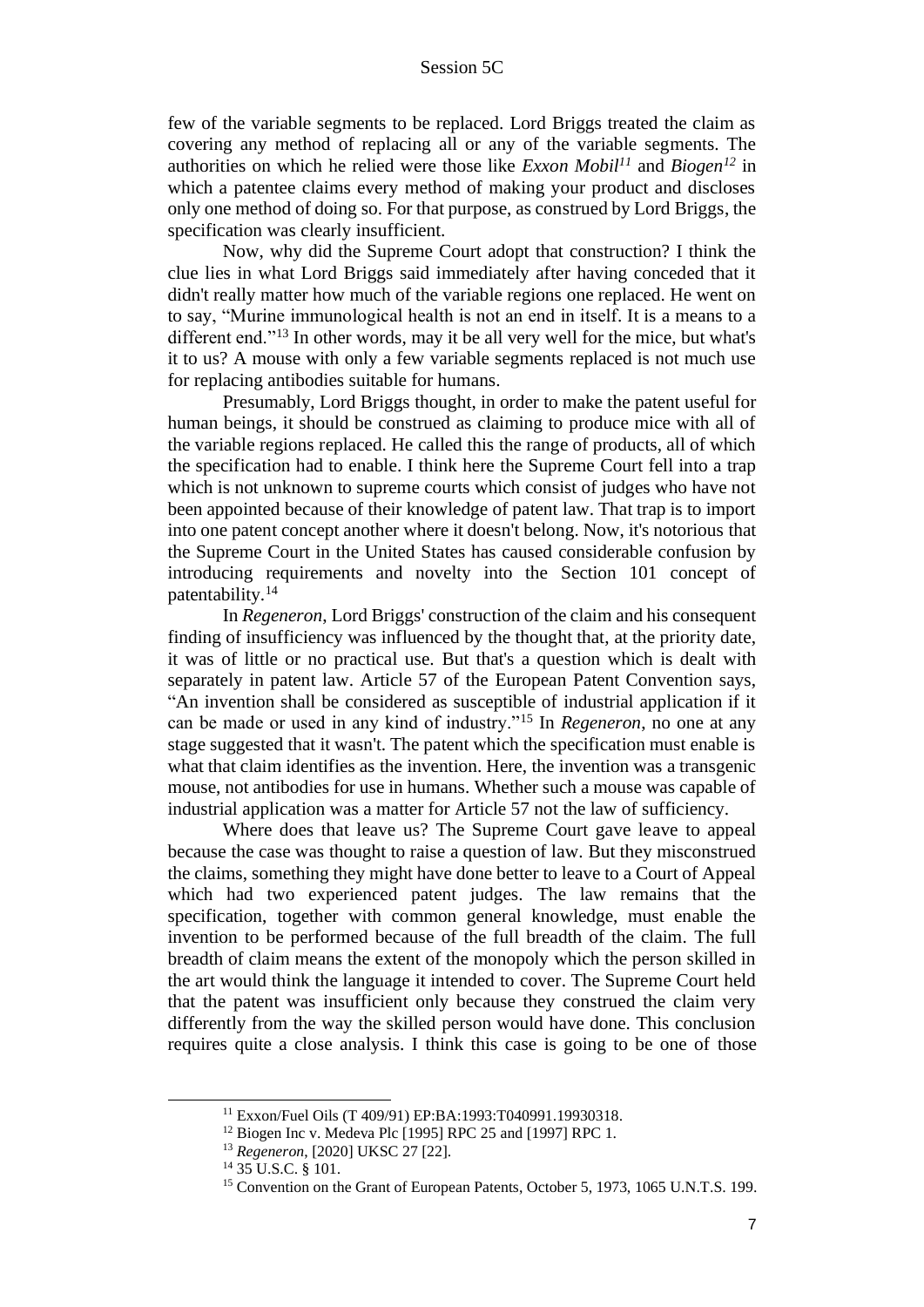wrecks in the channel which needs careful navigation until eventually the Supreme Court declares it officially sunk.

JOHN RICHARDS: Thank you. Heinz or Dirk, any comments on this from the German perspective?

DIRK BÜHLER: I read the decision some time ago so I'm not familiar at that level of detail which you reported it. It is a trend we see also at the EPO that assessment of what the actual contribution is and how that should be or can be mirrored by the claim is one of the central exercises. There is what I perceive to be a general hesitance to grant or accept broad claims and to really assess the functional nature of an invention. Whether the principle really works as it is expressed by the claims, and whether the claims correctly express that principle. At least under German law, as far as I understand it, we're currently a little bit more generous. There is a case, the DP4 inhibitor case,<sup>16</sup> which looked closely at what the contribution was. Whether you can use functional claim language to define your invention and whether a broad monopoly would be justified even if in some instances there would be non-working embodiments. From that perspective, I have the impression that currently, in the UK, we see a trend to push certain issues of plausibility and insufficiency of disclosure where there is a little bit more of a restrictive approach than we see it in Germany. That is my general reading of the case law on these issues at the moment.

JOHN RICHARDS: Heinz, any thoughts?

HEINZ GODDAR: I would make the same observation which Dirk has made already. We think it can be very functional to interpret such a claim which leads immediately to a problem which Sir Robin has talked about. It means you have very, very broad claim language if you accept this. Then, the question is how many potential improvements do you cover by that claim automatically already? Then the next question is, if it is so broad, what do you have to do to still leave the opportunity for others, who will work in this hypothetical and broad rule which the claim covers, to make improvements and to use them?

Then we come to broad experimental use clauses, especially general ones, like Article 11 no. 2 of the German Patent  $Act$ ,  $17$  which is much, much broader than a Bolar Exemption<sup>18</sup> for special circumstances only. To come to the problem, how can you then as the improver, who makes this improvement, be sure that you can use commercially what you have invented? A broad claim, whether this is in AI or in pharma or whatsoever is binding. At the same time, the freedom for improvers still to do the necessary experiments and to make further inventions and then commercially to use them should be given. When I speak later on second medical use patents and compulsory licenses, I'll try to dive a little bit deeper into this problem. Thank you.

JOHN RICHARDS: Gustavo, anything from Brazil?

GUSTAVO DE FREITAS MORAIS: Well, I would have many, many comments about compulsory licensing in Brazil, but I prefer to leave them for my speech.

JOHN RICHARDS: Okay, all right.

<sup>&</sup>lt;sup>16</sup> BGH, Sept. 11, 2013, X ZB 8/12, juris (Ger.) http://juris.bundesgerichtshof.de/cgibin/rechtsprechung/document.py?Gericht=bgh&Art=en&nr=65657&pos=0&anz=1.

<sup>&</sup>lt;sup>17</sup> Patentgesetz [PatG] [Patent Act], May 5, 1935, last amended by Gezsetz [G]. April 4, 2016 BGBl I at 558, § 11, no. 2 (Ger.)., https://www.gesetze-iminternet.de/englisch\_patg/englisch\_patg.html.

<sup>18</sup> *See, e.g.*, 35 U.S.C. § 271(e)(1).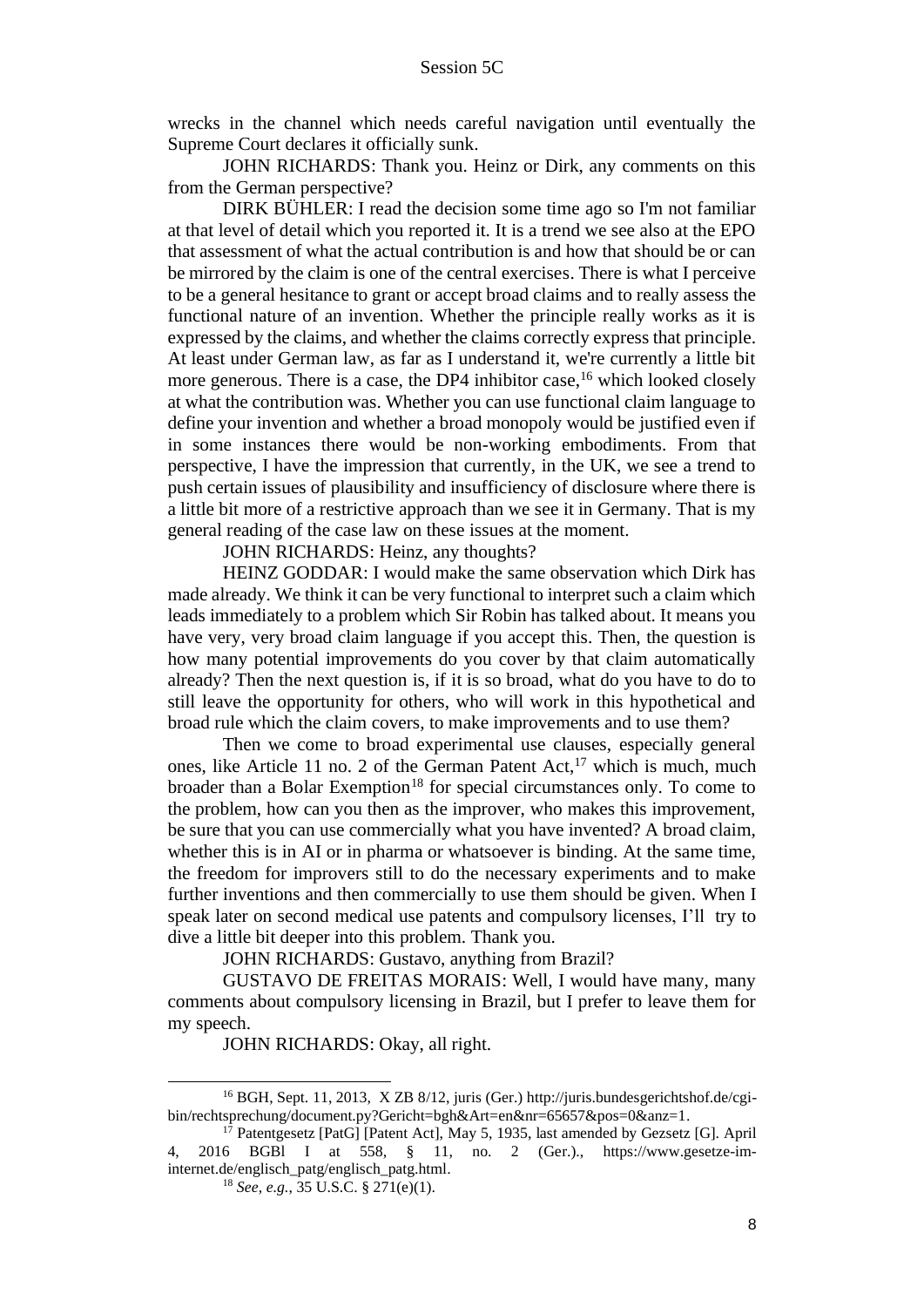## SHLOMO COHEN: John, if I may add something? JOHN RICHARDS: Join in.

SHLOMO COHEN: Thank you. I think the Supreme Court decision is another example of a problem of methodology and terminology because under sufficiency, I think some of the judges confused utility and enablement. Those are two completely separate elements. I think Lennie hit it right on the head by pointing to the relevant EPO section. The question was confusing. One should have separated between whether or not the patent at the relevant date could actually support the invention when you properly interpret the claims. This has nothing to do with enablement which is teaching.

The other point here is also that I think one thing that the patent world has yet to face more thoroughly is the question of a pioneering technology. Pioneering technology cannot be subject to the same mundane patent rules as any other invention. Problematic issue, just to mention it.

JOHN RICHARDS: Thank you. Has anybody got any comments on Shlomo's contribution about this difference between pioneering inventions and lesser inventions, which was around when I started off for a long time ago, but has died in recent years with an attempt to have a more uniform approach to patent claim scope?

CHRISTOPHER FLOYD: Well, perhaps I could say something. We used to have an objection called "not fairly based." That was very much focused on what is fair protection, given the patentee's contribution to the art. If you have made a groundbreaking, pioneering, whatever you like to call it, invention, then you shouldn't be limited to just the particular way in which you have described that invention being put into effect in your specification, when it can be clearly seen that the principle that you've invented has wide application.

You don't have to worry about people making improvements and being stopped and invention being cut down. I take Heinz's point about experimental use. If somebody makes an important improvement invention, then he's in a position to do a deal with the patentee and do a cross-licensing deal. That all works itself out in the wash. There's no problem in having a dominating patent and then several other patents, if the patentee has genuinely invented a principle of general application.

JOHN RICHARDS: Is there a risk that you disincentivize people from seeking to make those improvements if the originator patent is too broad?

CHRISTOPHER FLOYD: Well, it didn't stop Kymab. They managed to get the whole human gene. Instead of having to pay Regeneron for the use of their basic idea, they end up getting the whole lot for free, which seems to me to be completely wrong.

JOHN RICHARDS: Robin, you've got any comments?

ROBIN JACOB: Yes, I too think the case was wrongly decided. It will have to hang around for some time, unless somebody boldly takes Lennie's line and say, "Well, they just assumed the construction wrong. This was really because of their wrong construction. It's just a case on its own about deciding on the basis of wrong construction of a claim. They paid no attention to it." That would be a very good idea. I fear it may not happen. Well, not for some time. I see one attempt has already been made to try and explain it by Colin Birss, which didn't involve that explanation.

I don't think there's a difference, Shlomo, between pioneering inventions and smaller inventions. There isn't one rule for one and one for the other, and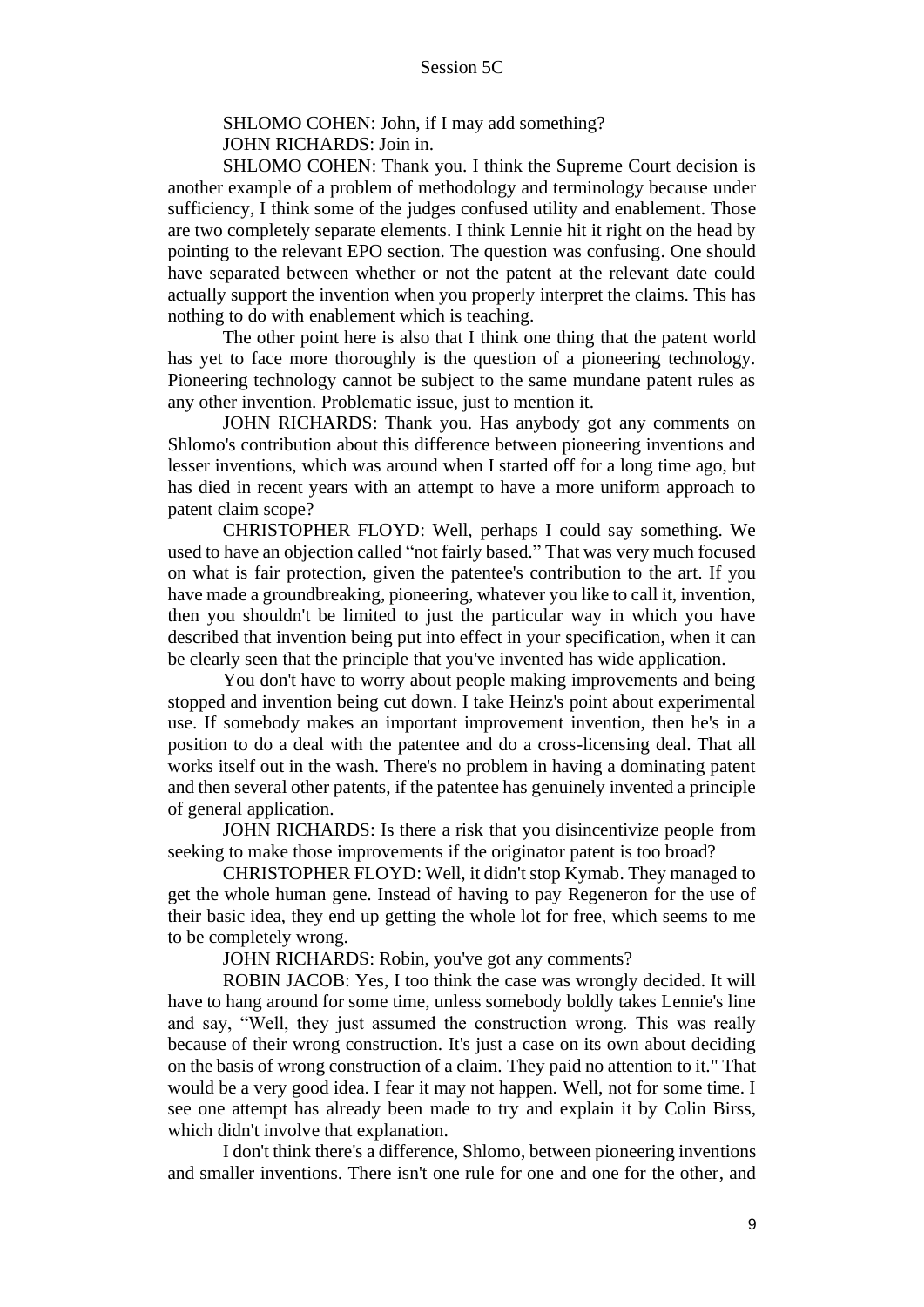we don't need one. I like to take an example of a bicycle. Somebody once invented the chain drive for the back wheel of a bicycle. All bicycles before that, you had to pedal around the front wheel; before that they did not have pedals at all. Somebody thought of that. That covered pretty well all bicycles ever made thereafter.

Would you say, "Well, you can't have a patent for that" because you've only been able to enable this rather crude  $\overline{ }$  = I think it was called  $\overline{ }$  the safety bicycle, which came out and it didn't have gears and so on and so forth. It's the same here. The difference is, as Lennie pointed out, that the trouble was, you couldn't actually even make a bicycle anybody could ride with Regeneron's invention here. It's a possible explanation to say, "Yes, it was incapable of industrial application." That's really what drove the court because they seem to think that you had to make everything falling within the claim, however inventive it might be and however many related developments it needed to make that type of thing. If that was correct it would be very, very dangerous for patent law and cannot be right. It will not survive. I agree with Lennie. The thing will be removed from the channel by people whose job it is to remove rubbish from the lanes of traffic.

JOHN RICHARDS: Thank you. Okay, let's move on. Dirk, you're on.

DIRK BÜHLER: Thanks.

JOHN RICHARDS: SPCs.<sup>19</sup> We just got it down to one presentation this year instead of an entire session as we've done in previous years.

DIRK BÜHLER: All right. I think as everybody knows, SPCs are Europe's counterpart to patent term extensions in the United States. They're of course different because they're not extending a patent, they're an adjunct to an existing patent connected to an authorized product, which means you have a triangle of the patent, the SPC, and the active which in itself is a complex setup that might explain some of the difficulties we see in the case law. What I want to report on is a decision which was handed down by the European Court of Justice roughly about one and a half years ago, the *Royalty Pharma* decision. 20 I must declare a conflict here or an interest, better to say, because I represented Royalty Pharma in that case.

The case is on Article  $3(a)$  of the regulation,<sup>21</sup> which stipulates that in order to get an SPC, which prolongs your exclusivity by five years from which the active is authorized, it must be protected by a basic patent. This provision has been hotly debated. It's been subject to a couple of decisions before the European Court of Justice. While a lot of people had hoped that there would be some clarity from the *Royalty Pharma* decision, and I think there may, I think it also will in some respect create more confusion.

To give a brief bit of background here, and I think this ties in with some of the aspects that Sir Robin has already mentioned, Royalty Pharma acquired the patent and the original patentee had identified a new use for an already existing class of actives, which was called DP-4<sup>22</sup> inhibitors. The patentee

<sup>19</sup> Supplementary protection certificate.

<sup>&</sup>lt;sup>20</sup> Case C-650/17, Royalty Pharma Collection Tr. v. Deutsches Patent- und Markenamt, 2020 EUR-Lex CELEX LEXIS 62017CJ0650 (Apr. 30, 2020).

<sup>&</sup>lt;sup>21</sup> Regulation Concerning the Supplementary Protection Certificate for Medicinal Products (EC) No. 469/2009 of 6 May 2009, art. 3(a), 2009 O.J. (L 152) 1.

<sup>22</sup> Dipeptidyl Peptidase 4.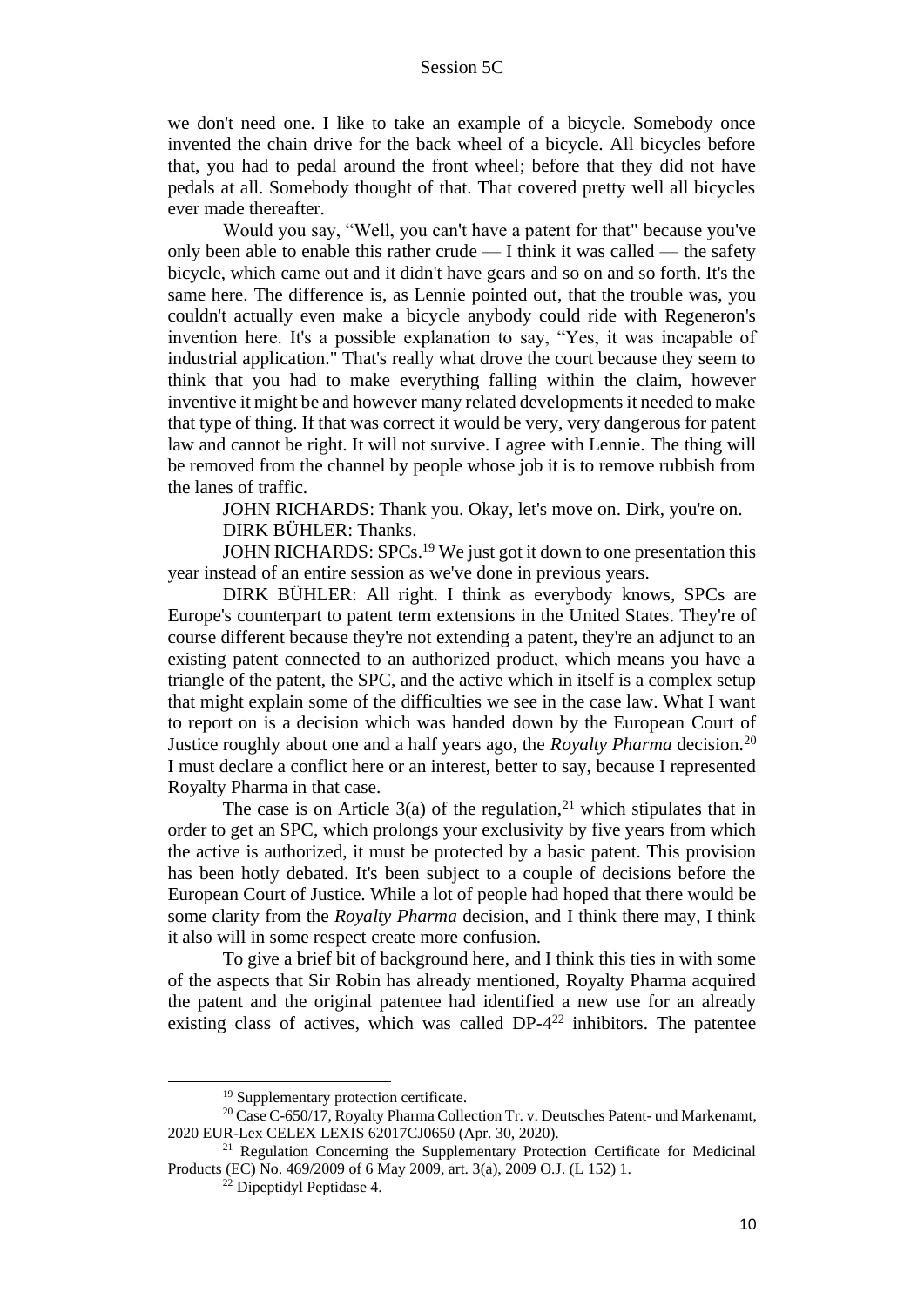showed by a couple of cleverly designed examples that if you inhibit a certain enzyme, you will be able to treat diabetes.

The claim was broad as far as the actives were concerned because they were functionally defined, but it was narrow as regards to the indication. The value of that patent is that this indication was the first authorized use for that group of actives. What happened was that the invention was made in academia, a company was founded, they did the preclinical work, early clinical work, and then partnered with big pharma, which in this case was the American Merck.

Merck didn't find that the original compounds were good, so it set up its own screen. They had licensed the project, so they were a licensee of the patent, and identified another DP-4 inhibitor. But they had started the project to identify DP-4 inhibitors for the treatment of diabetes. Merck got the compound patent and their SPC. Royalty Pharma, who had acquired the patent from the original patentee, was now trying to also get an SPC for Sitagliptin, which is possible under the SPC regulation.

If you think about it, you had an innovator who started the work, which opened the door to that indication for this type of active. They're a cooperating company who then developed the drug. I think you can see scenarios why that would make sense, that both of the parties who actually contributed to the development of this new treatment can participate through SPCs.

What the European Court of Justice ruled here was that Sitagliptin, the active, was not protected by the earlier patent. Now, there was no debate that Sitagliptin had been developed later. But there was also no question that Sitagliptin had been developed in order to be a DP-4 inhibitor and in order to be used for treatment of diabetes. It was not an accidental overlap.

The reasoning of the European Court of Justice was that it is not protected because it is not specifically identifiable. They said it's not specifically identifiable because it's protected by a later-filed compound patent.<sup>23</sup> So, you have the earlier-use patent and you have the later-filed compound patent. The dependent patent, if you want to say, was taken as evidence that the active was not protected by the earlier basic patent.

I think what this decision shows is, first of all, that the European Court of Justice in my opinion continues to mix different concepts of patent law by sticking to established terminology. I think in the context of the extent of patent protection, they're mixing aspects of sufficiency of disclosure and of original disclosure.

What I take from this decision is that I think it's clarifying that the European Court of Justice wants the active to be disclosed in the patent as precisely as possible. While I think that clarity is welcome, I think it will create some more cases, and probably referrals, in the future because this idea that a later-filed patent proves that you were not in possession of the active by the earlier patent will undermine a lot of filing strategies which have been developed in the past where you, for example, have a broad generic Markush claim<sup>24</sup> and then later your selection invention.

What you also see is that a lot of the cases that the European Court of Justice had in the past couple of years were concerned with situations where innovators were having disputes with generics. Now, suddenly you see the

<sup>23</sup> *Royalty Pharma*, EUR-Lex CELEX LEXIS 62017CJ0650, at 10.

<sup>&</sup>lt;sup>24</sup> "A 'Markush' claim recites a list of alternatively useable members." U.S. PATENT AND TRADEMARK OFFICE, MANUAL OF PATENT EXAMINING PROCEDURE § 2117.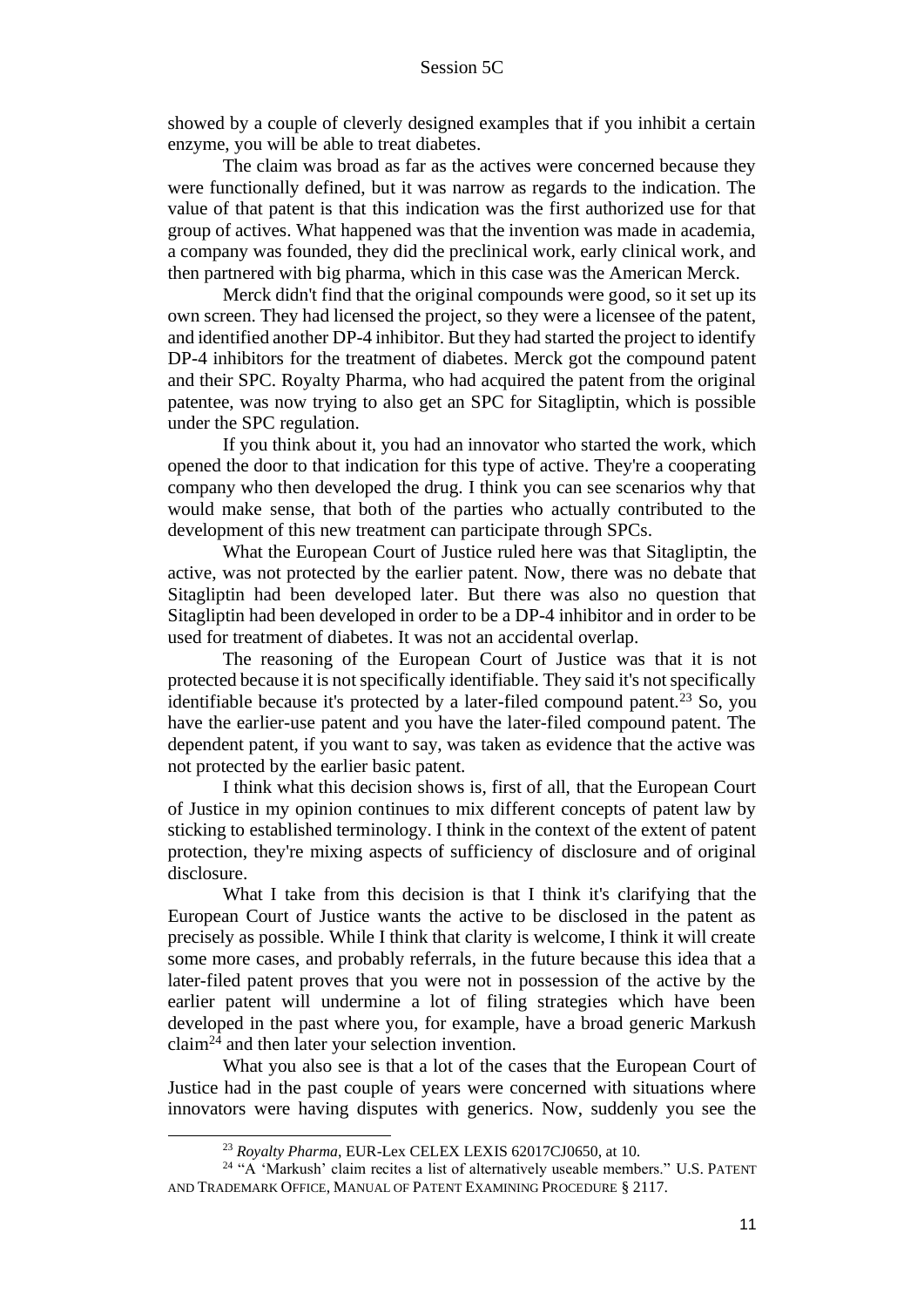extent of protection question swinging to the other end of the spectrum and it's a question suddenly between the early movers and their corporation partners. That I think puts into focus the issue of what you do with these dominating patents that open up the door for a new therapeutic field, for a new class of actives, be it the checkpoint inhibitors which revolutionized cancer patients, or be it RNAi<sup>25</sup> therapeutics where the breakthrough was made 20 years ago and now the drugs are making it to the market.

What I take from that is we're getting some clarity. I think we're also getting uncertainty. But I think we're losing sight a little bit of whether the purpose of the regulation is achieved to actually foster innovation. What I think the question for the panel is that if there won't be any new legislation on SPCs in Europe in the foreseeable future, then how can one engage in a discussion with a court to really look at the national practice and how these concepts have developed in order to bring this into alignment. We don't see a unification or a unifying effect at the moment. I think the patchwork is getting worse across Europe and not better.

JOHN RICHARDS: Thank you. That does tie into some extent with what we were talking about earlier about the best ways to deal with situations where you have abroad initial invention and then improvements on it, and to provide the incentive for producing these improvements. Does anybody want to say anything on Dirk before we go into Heinz? Robin?

ROBIN JACOB: I am the judge who referred *Neurim<sup>26</sup>* to the Court of Justice. I thought it was such an obvious case for SPC that it was astonishing that Richard Arnold thought it was that clear the other way. I'll just remind you of the facts. The prior patent was owned by a different patentee and had proposed using this substance as helping the fertility of sheep through a pill which you inserted in the ear of the ewe.

The human medical use was quite unrelated to that. It was a new invention. The Court of Justice got it right. $27$  Although they now say they got it wrong.<sup>28</sup> I said in my judgment that if there wasn't an SPC for this, the system wasn't fit for purpose.<sup>29</sup> I'm afraid the Court of Justice is making the system not fit for purpose. Dirk is absolutely right, they've forgotten the purpose of this thing.

It's more serious than that because they haven't a clue about patents. They don't understand that a patent claim may have within it other things which have not been invented yet. They don't understand any of that. They don't understand patent claims at all. They are living proof of the fact that the  $UPC^{30}$ was correctly devised as a court so that the Court of Justice should not have jurisdiction over patents and they shouldn't be doing SPCs at all.

I'm sorry, that's my beef about it. The consequence is going to be quite significant. Many important pharma patents, inventions will not get a proper reward and that is not good for humanity. Otherwise, I agree with them.

<sup>&</sup>lt;sup>25</sup> RNA interference.

<sup>&</sup>lt;sup>26</sup> Neurim Pharmaceuticals v. The Comptroller-General of Patents [2020] EWCA Civ 228 (Eng.).

 $27$  Case C-130/11, Neurim Pharmaceuticals v. Comptroller-General of Patents, 2012 EUR-Lex CELEX LEXIS 62011CJ0130 (July 19, 2012).

<sup>28</sup> *See* Case C-673/18, Santen SAS v. Directeur general de l'Institut de la propriété industrielle, 2020 EUR-Lex CELEX LEXIS 62018CJ0673 (July 9, 2020).

<sup>29</sup> *Neurim*, [2020] EWCA Civ 228 [30].

<sup>&</sup>lt;sup>30</sup> Unified Patent Court.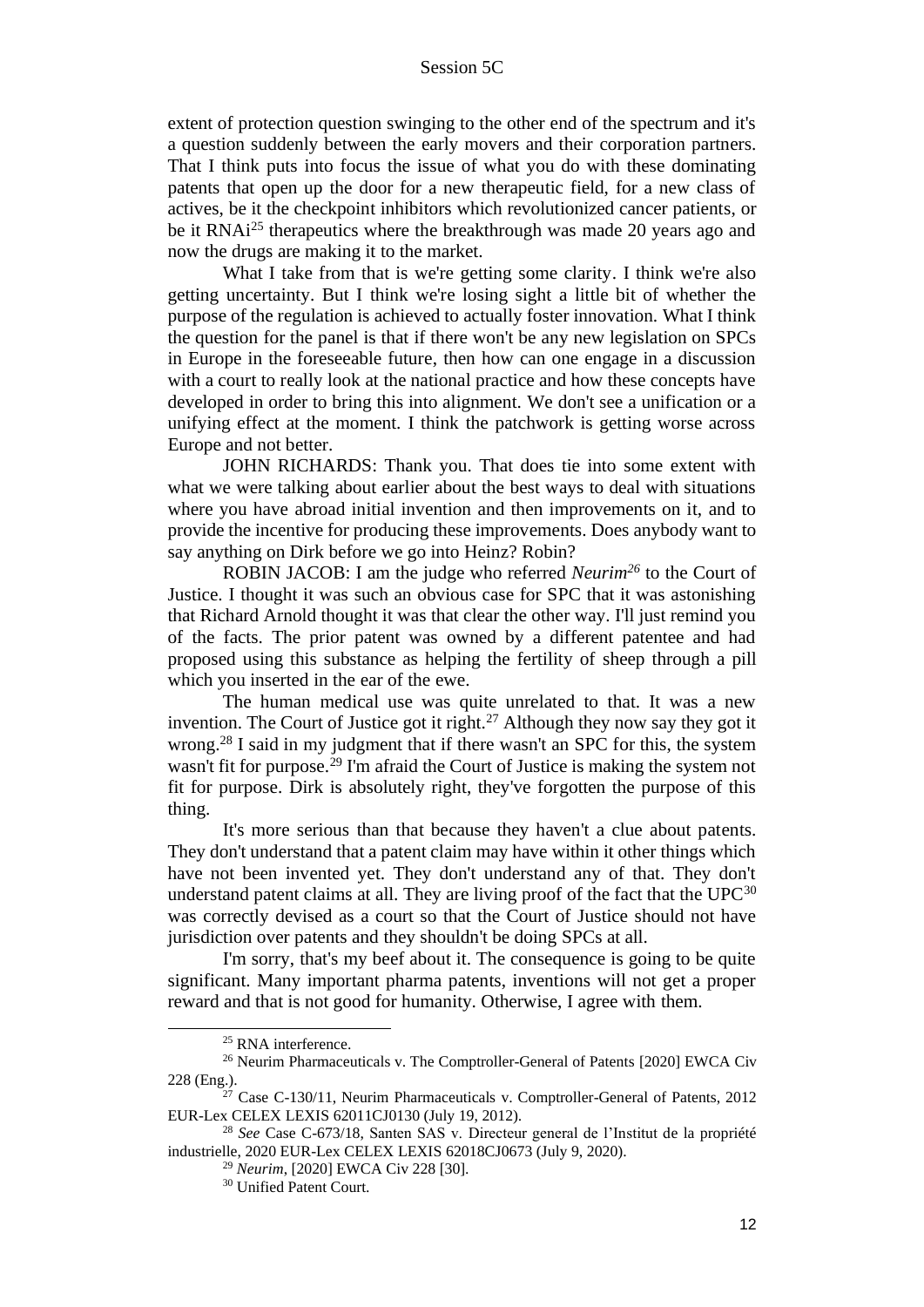JOHN RICHARDS: Thank you. Shlomo, any comments from Israel on that?

SHLOMO COHEN: Yes, just that a solution to some of the problems that we've come up against here is compulsory cross-licensing between the pioneering patent and the down-the-line applications, or selection patents, or whatever you want to call them. The Israeli statute has such a compulsory license requirement,<sup>31</sup> which is not very clear and perhaps is done wrongly. Clearly, this should be the solution, which by the way may in various instances also occur simply because the parties should have an interest in it.

JOHN RICHARDS: Thank you, of course, a compulsory licensing solution will not go down well in the United States. Do we have anybody in the in the participants who wants to speak from the U.S. point of view on this? Any other comments from the panel?

GUSTAVO DE FREITAS MORAIS: John, can I make a quick comment from the Brazilian perspective?

JOHN RICHARDS: Of course.

GUSTAVO DE FREITAS MORAIS: Apparently, Brazilian law copied the Israeli law concerning compulsory licensing for dependent patents. Shlomo, I have to say, every day I thank God because no one has ever tried these sorts of compulsory license. If this spread out, I think it would be a nightmare and would seriously affect the patent system because, in Brazil, there are maybe tens of thousands of situations where you have a senior patent and junior patents. I think we should use this remedy with lots of caution.

JOHN RICHARDS: Of course, TRIPS<sup>32</sup> does provide for compulsory licensing in cases where the second invention is of major importance as compared to the first. I think this was put in to counter what was happening in Japan back in the seventies and eighties with patent flooding, where people were having minor secondary inventions and demanding cross-licenses from the primary patent owner.

GUSTAVO DE FREITAS MORAIS: The problem in Brazil is we don't have these requirements about being a major improvement. It's just a dependent patent.

JOHN RICHARDS: Juergen, please.

JUERGEN DRESSEL: I want to return to this SPC presentation by Dirk. I understand your anger coming from the patentee's perspective, but I think *Royalty Pharma* brought some welcomed clarity. It is really, really clear now that unless you've specified your product in the patent, you will not get an SPC. I think we should remember what the SPC was for. It was mainly supposed to compensate for the development time of a specific product.

Actually, the European SPC and how the case law developed was very, very special compared to other countries where patent extensions and SPCs were granted. In other countries, it was impossible to get third-party SPCs. I think this *Royalty Pharma* decision will really eliminate third-party SPCs. You actually had a real maze of SPCs granted in Europe. I think a patentee, like Royalty Pharma or its predecessor, was entitled to actually have a dominating

<sup>31</sup> Patents Law, 5727-1967, ch. 7 (Isr.).

<sup>&</sup>lt;sup>32</sup> Agreement on Trade-Related Aspects of Intellectual Property Rights, art. 50 (7), Apr. 15, 1994, Marrakesh Agreement Establishing the World Trade Organization, Annex 1C, 1869 U.N.T.S. 299.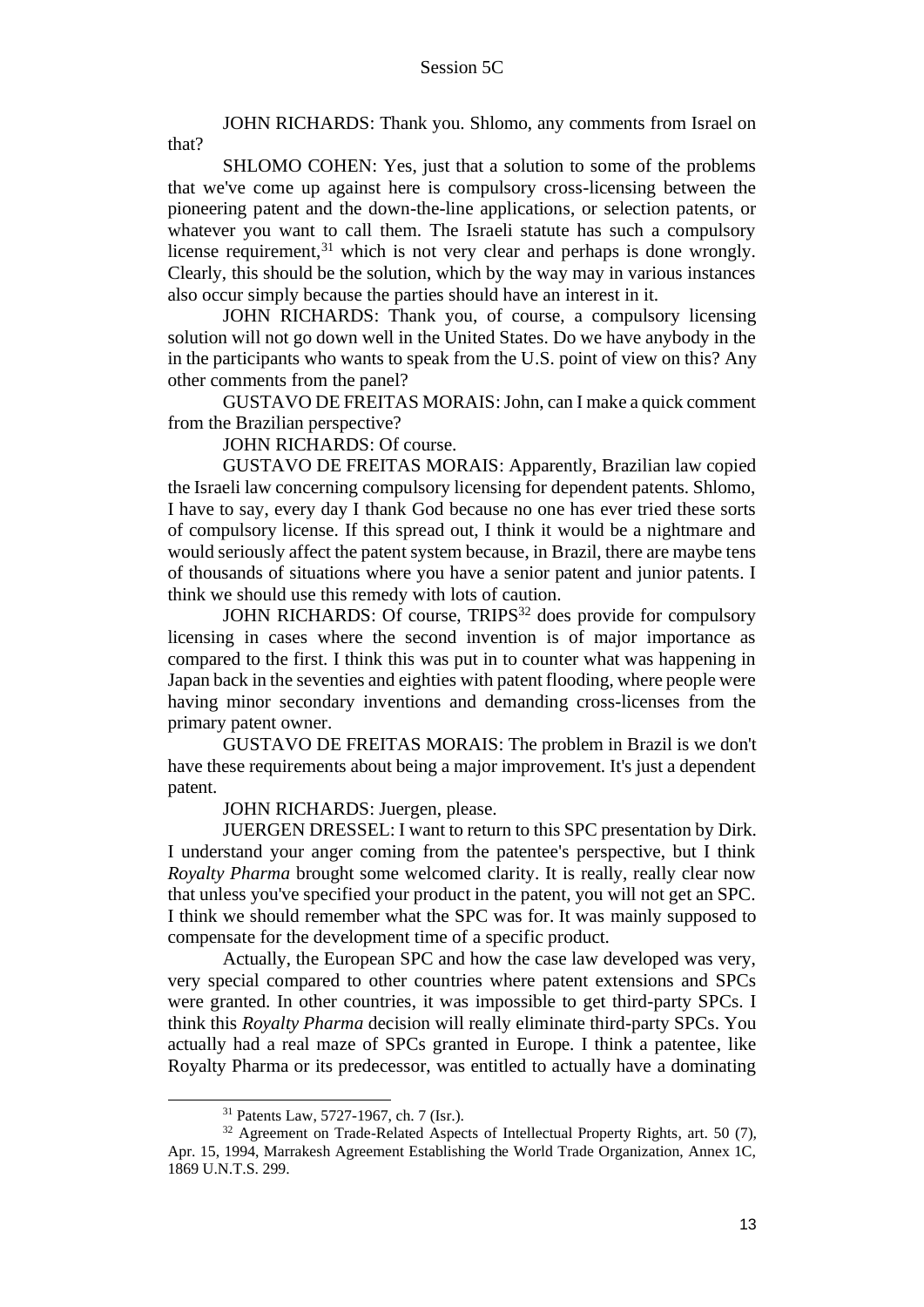patent right and get money licenses during that time. I also could not understand why they should get actually the extra five years for the SPC for that purpose.

JOHN RICHARDS: Thank you. Any other comments on that?

DIRK BÜHLER: Can I just have one comment on that?

JOHN RICHARDS: Of course.

DIRK BÜHLER: Juergen, I see the point on the clarity about the disclosure of the active, no question about that. The problem or the issue that troubles me is taking later-filed patents, which by definition are based on an inventive step, as an indication that the active was not specifically identifiable in the earlier patent. I think there are a lot of situations out there where you have an earlier patent and patent offices and courts would say that is a specific enough disclosure to give rise to an SPC.

Then there is a later selection patent and you will see challenges for the earlier patents. That connection worries me because it's mixing concepts of patent law, which shouldn't be dealt with under the extent of protection proviso of Article 3(a). If they don't like third-party SPCs, they should say so. But they should not use the extent of protection proviso, which is one of the most fundamental terms in patent law, to deal with other issues.

I think that has repercussions that are not foreseeable. I think that would also hurt companies that take the drugs through the clinic. This argument you see, that they should profit for their dominating patent in the beginning—I don't know. These are really door-openers that open access of new treatments. I think for this type of situation, given the contribution and because they have entered contracts, I could see an argument why they should also profit from the drugs that were made.

JUERGEN DRESSEL: John, if I may make one comment. I think you're right. This will create severe issues between genus patents and selection inventions. I can imagine, for example in the biological field, when you talk about antibodies or things like that, it's actually quite difficult to get valid selection inventions. It can be difficult, and where the originator might have made the choice earlier, before this case law, that they actually take their genus patent because it's more valid. And now they might actually lose both. They might lose the selection invention, because it's obvious or who knows what, and they might lose the SPC based on the genus patent because it's not specified according to the SPC regulation.

JOHN RICHARDS: Thank you. I think I think we've done SPCs. Heinz, you're on.

HEINZ GODDAR: Thank you so much. First of all, I feel a little bit lost of course. I'm a physicist, and I'm not a pharmacologist or chemist even. As to SPCs, I know how to spell them, and I know that they are used widely but that's all I know about them.

My idea to talk about something like second medical use patents and compulsory use licenses has a history. Two years ago, in China, I was with Klaus Bacher, now Presiding Judge of the 10th Senate of the German Supreme Court. We talked about artificial intelligence systems and problems they might cause with regard to two aspects. What are they? Are they just tools? Then we might have to think about reach-through [unintelligible] claims for inventions, like AI, creating a situation wherein, for example, by use of an AI-system new turbine blades based on flight data of millions of flights are developed. Then, if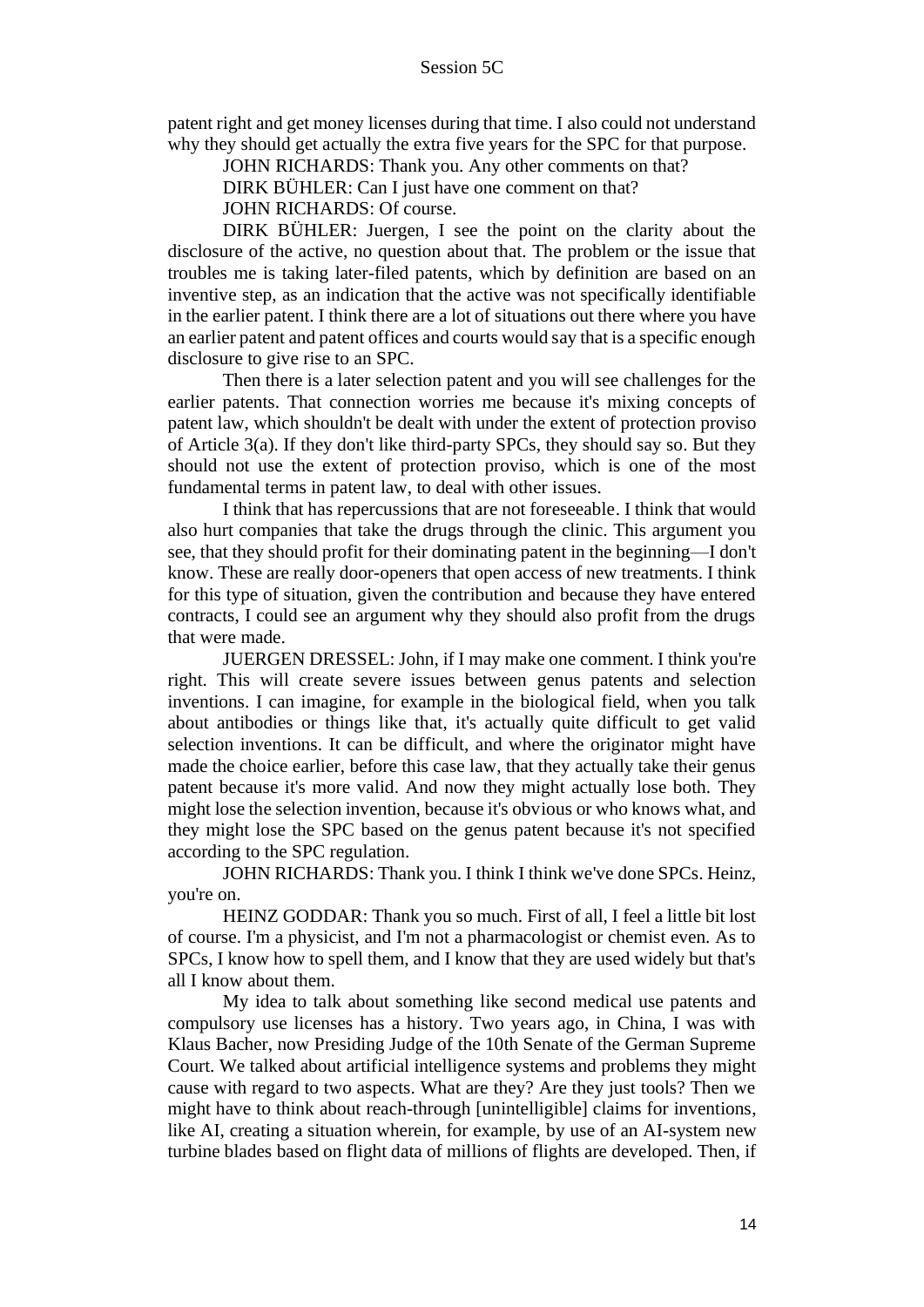you now use such an AI-system in order to develop other inventions, like improving tire-supports in a car, can you do this or can you not do this?

The general agreement among Chinese scholars, Dr. Bacher, and me on the above-mentioned occasion, has been that we have already in the old good patent system —where also Sir Robin was aiming at— solutions that might be useful for modern problems. This is, first of all, the broad experimental-use clause which can be used to do research on something which has been patented. By doing so, certain new things can be legitimately developed. This does not only apply to pharma world, but also to technical, communications and software items. Now, the next question is how one possibly can make sure that such improvements, legitimately developed by exercising the rights under a general experimental-use-clause, can be commercially used.

In this regard, I had the pleasure—not too long ago —to participate again in a virtual —unfortunately, so it must have been last year —conference which Sir Robin guided in England. Also Dr. Bacher was there again, and we discussed later a little bit of the aforementioned question. I had in this discussion to do with general patents on improvements in pharma, be it just modified substance patents or be it second medical use patents. Furthermore, I have discussed with, [unintelligible], a close Indian friend of mine, Lakshmi Kumaran, whether there might not be a possibility to give access to such patents on improvements by the use of compulsory cross-licensing provisions embedded in many patent laws, like in Article  $24(2)$  of the German Patent Act.<sup>33</sup> All this could solve the problems of giving access to improvements (second-medical-uses) also in pharma.

Let's look at what a patent of improvement could be in pharma: You can first think of somebody who modifies a certain substance which is already known or patented even for a first medical use. You modify it in such a manner that it is better suitable for that purpose. You can also do something else, you can make a patent of improvement out of it, you patent it of course, and hereby you develop a second medical use patent, which is patented.

Now, what do we have to do then in order to incentivize research in that direction? How can we make sure that what has been—by innovation, by inventive activities, whether it is in AI or in pharma research—developed can be commercially used? There I look into German patent law. I'm very happy to hear from Shlomo that in Israel you have a similar thing, as I learned today, that you have in Brazil, which corresponds exactly to Article 24(2) in German patent law. That provision gives, interesting enough, in Germany, a very special kind of a compulsory license.

<sup>&</sup>lt;sup>33</sup> "Where a licence seeker cannot exploit an invention for which he holds protection under a patent with a later filing or priority date without infringing a patent with an earlier filing or priority date, he shall be entitled, in respect of the proprietor of the patent with the earlier filing or priority date, to the grant of a compulsory licence from the proprietor of the patent if 1. the condition under subsection (1) no. 1 is fulfilled, and 2. his own invention demonstrates an important technological advance of substantial economic significance compared to that of the patent with the earlier filing or priority date. The proprietor of the patent can require the licence seeker to grant him a cross-licence on reasonable terms and conditions for the use of the patented invention with the later filing or priority date." Patentgesetz [PatG] [Patent Act], May 5, 1935, last amended by Gezsetz [G]. April 4, 2016 BGBl I at 558, § 24, no. 2 (Ger.)., https://www.gesetze-im-internet.de/englisch\_patg/englisch\_patg.html.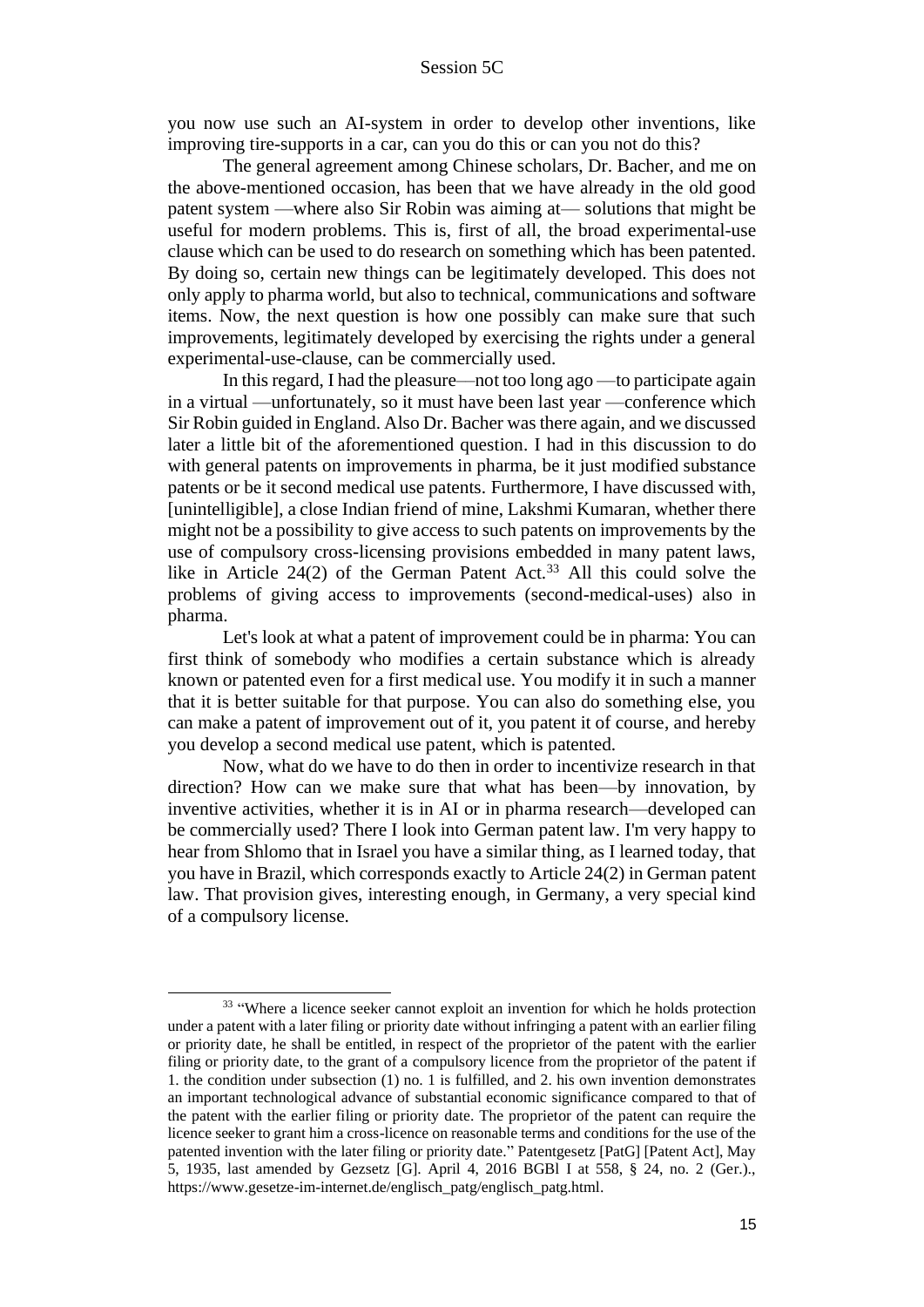Insofar, we have Article  $24(1)^{34}$  of German patent law, which is the usual compulsory license where you need to check public interest in making a patented good available, if a voluntary license by a newcomer cannot get from the patentee of the primary or dominant patent. In the situation discussed here, however, we have to look at Article 24(2) of the German Patent Act, which explicitly—and you can read this in the materials how this article was been developed in German law—does not require checking any public interest.

Rather, it is generally accepted that something which is an important technical progress—that is the definition in the law—of high economic importance is developed and you have patented this, then you are entitled in a very special kind of a compulsory license. It's the exact thing Shlomo mentioned. In a compulsory cross-license, that cross-license does not come for free. Rather, the conditions of the cost of the license, which may accompany the cross-license must be determined like in Germany by the Federal Patent Court, the famous or infamous one. We all know that Federal Patent Court from bifurcation procedures and injunctions, of course. [unintelligible].

First of all, let's discuss, in this context, the improvement of, say, a second medical use patent. If you get that patent, you have already proven that a technical progress has been achieved, because if the second medical use "innovation" would not be technical, it would not be patentable. Now, whether it is important and whether it is of high economic value, has to be determined by an institution authorized to do so, which in Germany is the Federal Patent Court, who then decides whether a compulsory cross-license should be given.

If it is given, it does not mean at all that this should be cost-free i.e. that the dominant patent owner and the secondary patent owner would be able to use the patent improvement, secondary patent, or second medical use patent for free. There can be, and regularly will be—although we have not a single decision in Germany on this provision and it has never been used—a balancing payment between the dominant (primary) and the secondary patent owner in order to take care of the different merits and importance of the two inventions, i.e. the primary one and the secondary one. We have, in other words, to determine the value of the two.

This could be a way to make second medical use patents more attractive to obtain and also to use the patented invention for the benefit of mankind. Then you can make sure that the improved product really can, without using ordinary courts, and without looking into the sometimes strange or difficult-tounderstand case law, at least in Germany, concerning second medical use patent, under what conditions the person or party or company who has made the improvement or second medical use invention can use the invention. You do not have to care about this in civil courts, rather this all can be done in a more neutral institution, namely a patent-office-like body, which is the Federal Patent Court. There you have technical people essentially supported by legally-trained judges who will decide on this. Then, there's an appeal to the German Federal Court of Justice ("Supreme Court") again.

<sup>&</sup>lt;sup>34</sup> "The non-exclusive authorisation to commercially use an invention shall be granted by the Federal Patent Court in an individual case in accordance with the following provisions (compulsory licence) where 1. a licence seeker has, within a reasonable period of time, unsuccessfully attempted to obtain permission from the proprietor of the patent to use the invention on reasonable commercial terms and conditions, and 2. the public interest calls for the grant of a compulsory licence." *Id.* at § 24, no. 1.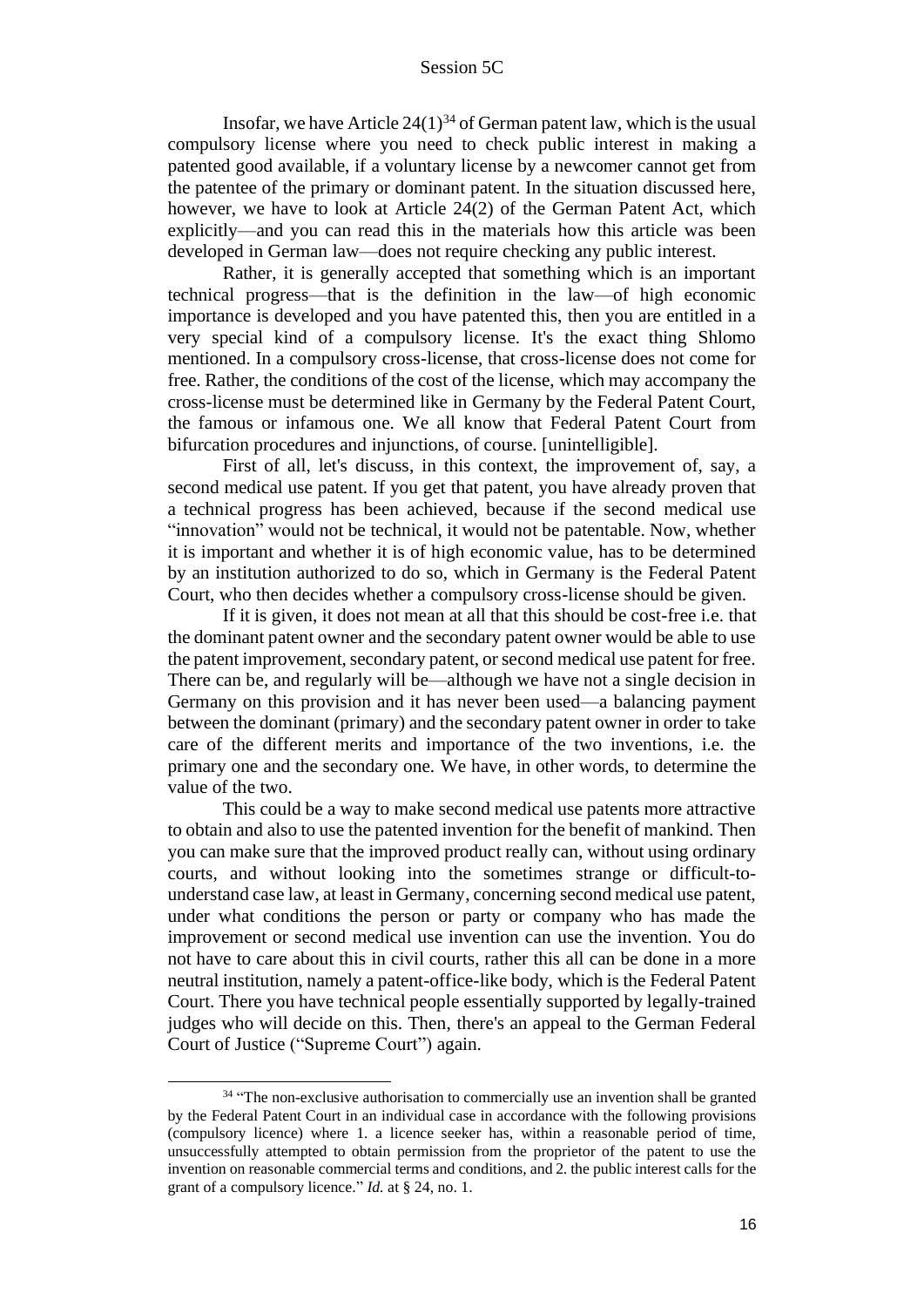So, I am claiming that a combination of a generous experimental use clause and a look at the compulsory cross-licensing possibilities, which by the way exist in India, in Russia, and in Greater China––that means both in Taiwan and in the People's Republic of China––would be much easier to use in order to make second medical use patents useful. By this I mean that one can make use of them in the interest of mankind without having to go into usually very expensive and lengthy court procedures. All this could be done inside a patentoffice-like body at least.

This is all I wanted to talk about, namely to encourage everybody to look at similar provisions which also are found in TRIPS, of course, and which in Germany are codified at least in Article 24(2) of German patent law. No public interest will be checked, not at all. It is just in order to make improved articles, like second medical use patents, and all the inventions underlying them, available to mankind. That's all. Not cost-free, but together with a balanced payment stream between secondary and primary or dominant patent owners. Thank you very much. That's it.

JOHN RICHARDS: Thank you, Heinz. I think actually similar provisions do exist in many other laws beyond those that you've articulated. I don't think they've really ever been used anywhere. Has anybody got any thoughts on that as to why they have not been used?

HEINZ GODDAR: Actually, I don't understand it. I can't tell you why not. Because reasonable people, as we all see in practice when we go into licensing, will agree voluntarily on a reasonable deal, in the sense of the former U.S. President, how in the best interest of both parties to make these improved products available. Usually, big pharma has a problem, if I may say so, and according to my experiences, the pipeline for new products is running out. Protection is ending somewhere.

There is a need and a desire even to have possibilities to bring improved products into the market for different medical uses for that. There is a big incentive to negotiate, and I think the pure reason why this is never used—in Germany and also in India, although they are starting now— is that they first have to solve the problem, particularly in the interest of domestic industry, that second medical use patents are not achievable in India, which at the moment is not the case.

There, they're starting now to think about whether this is a good idea or a bad idea. It is already voluntarily used. But like compulsory licensing according to Article 24(1) of German Patent Act, the provision of Article 24(2) of German Patent Act has practically never been used in reality. We had two or three cases early last year and a case in 1996, which was something that then was settled during the appeal procedure at the Federal Supreme Court. We never had anything which became practically a guidance in compulsory licensing discussions in Germany.

People are much more reasonable than we think. I think the state ("government") must always have a possibility, if parties, against reasonability whatsoever, do not agree that it can be made sure that improved products will be made available to the consumer and will be available to the public, et cetera. I think the reason, dear John, is simply the reason for the legislator to have such a provision as discussed above is available in case that the parties in question are not reasonable. Then there should be a possibility to bring them by force, to compel them, to force them, to agree and to come to a solution which makes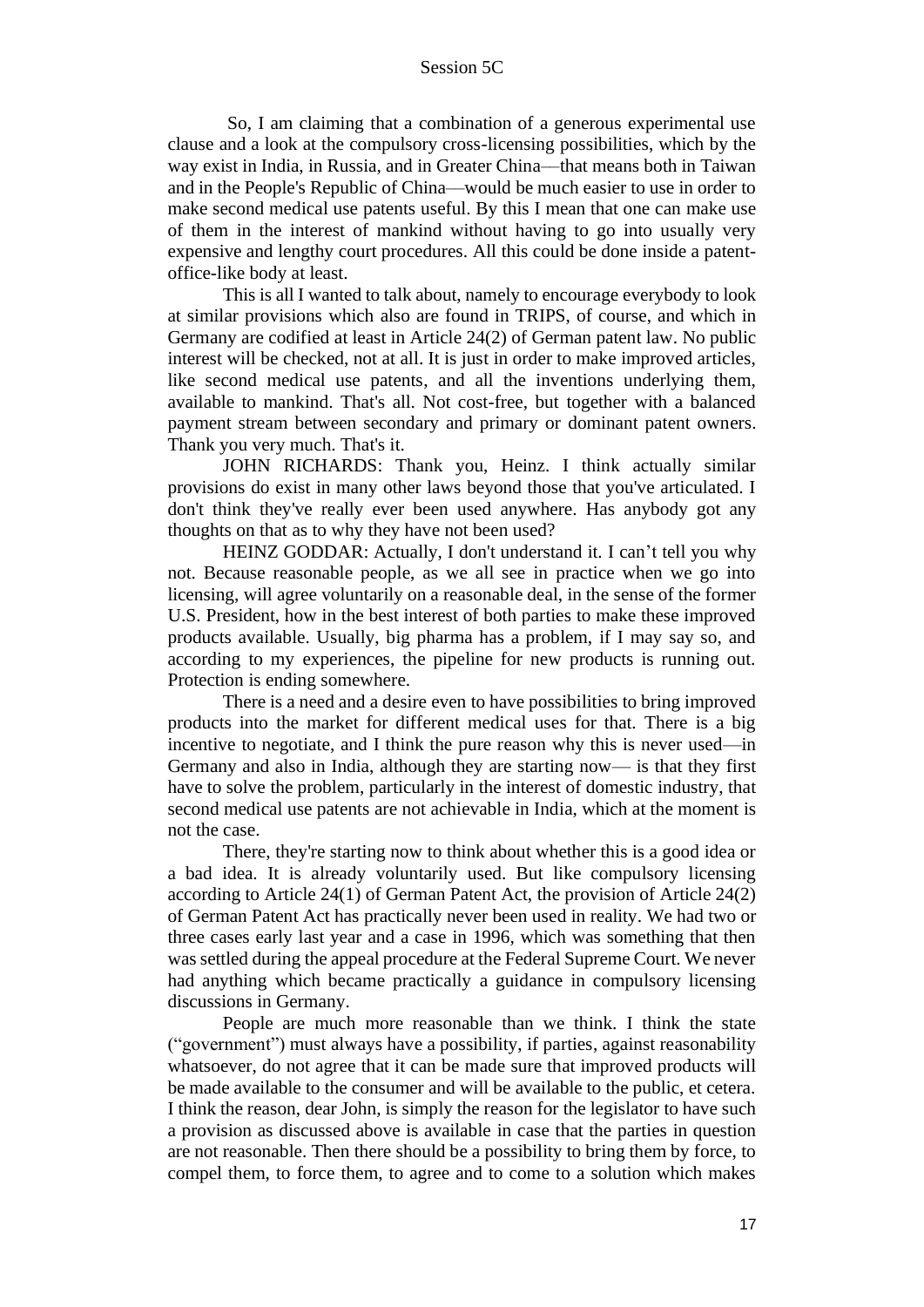good products that have been developed as second medical use patented products available to mankind.

JOHN RICHARDS: Thank you. Anybody else want to make any comment on that? Robin, Christopher, Dr. Hoffman?

SHLOMO COHEN: One quick comment if I may. On the problem of actually connecting Robin's original comments and Heinz now, very often you can patent a second medical use in one way or another. The only problem is in many jurisdictions that I'm familiar with, you cannot get a patent term extension or an SPC because an SPC or PTE<sup>35</sup> will be granted only to a compound that has been registered in the regulatory register for the first time.

With improvement patent later on with a second medical use, the compound has already been registered in the regulatory register and it would be difficult. This is a disincentive. One should consider amending the patent term extension laws to accommodate this.

HEINZ GODDAR: If I may immediately reply, I didn't know this. I'm not an SPC specialist, but I think this would be an obvious measure to improve in order to make this compulsory cross-licensing, balanced cross-licensing provision also available for SPCs. I think it would make a lot of sense.

JOHN RICHARDS: Thank you. I think we do, because of time, need to move on. Gustavo, you're going to bring us up to date on Brazil?

GUSTAVO DE FREITAS MORAIS: Okay. Well, thank you very much. I have some comments about enforcements of patents in general, specifically pharmaceutical patents in this country. First of all, as I already mentioned in the previous panel, we have a bifurcated system in Brazil. Infringement lawsuits are filed and prosecuted before state courts and invalidity lawsuits prosecuted before the federal courts.

In general, the venue of the federal court in Rio de Janeiro is used in order to invalidate a patent, because the Brazilian Patent Office is located there. One also has to designate the Brazilian  $PTO<sup>36</sup>$  as a co-defendant in such cases. But there are some invalidity lawsuits filed before other federal courts in this country. In general, talking about infringement specifically, maybe one of the key issues is to line up expert opinions.

Most if not all patent infringement lawsuits in this country will include a preliminary injunction request in the very same petition. I would say that in more than 50 percent of the infringement lawsuits, a preliminary injunction is granted either at first instance or after an interlocutory appeal. We understand that it is very important to have those expert opinions. The more concise and effective those expert opinions are, the more chance of getting a preliminary injunction. One more issue about expert opinions: it's very important to get a Brazilian expert. I know that there are some very renowned international experts in given technical areas, but it is always our advice to get a local expert and if possible from the same state where the lawsuit is running.

Maybe a few comments on venue. There are some courts that tend to be more favorable to patents. Maybe one thing that has to be weighed, especially with regards to pharmaceutical patents, is that the federal courts in Rio de Janeiro may not be the more sympathetic ones for pharmaceutical patents. That is one thing that has to be considered.

<sup>&</sup>lt;sup>35</sup> Patent term extension.

<sup>&</sup>lt;sup>36</sup> Patent and Trademark Office.